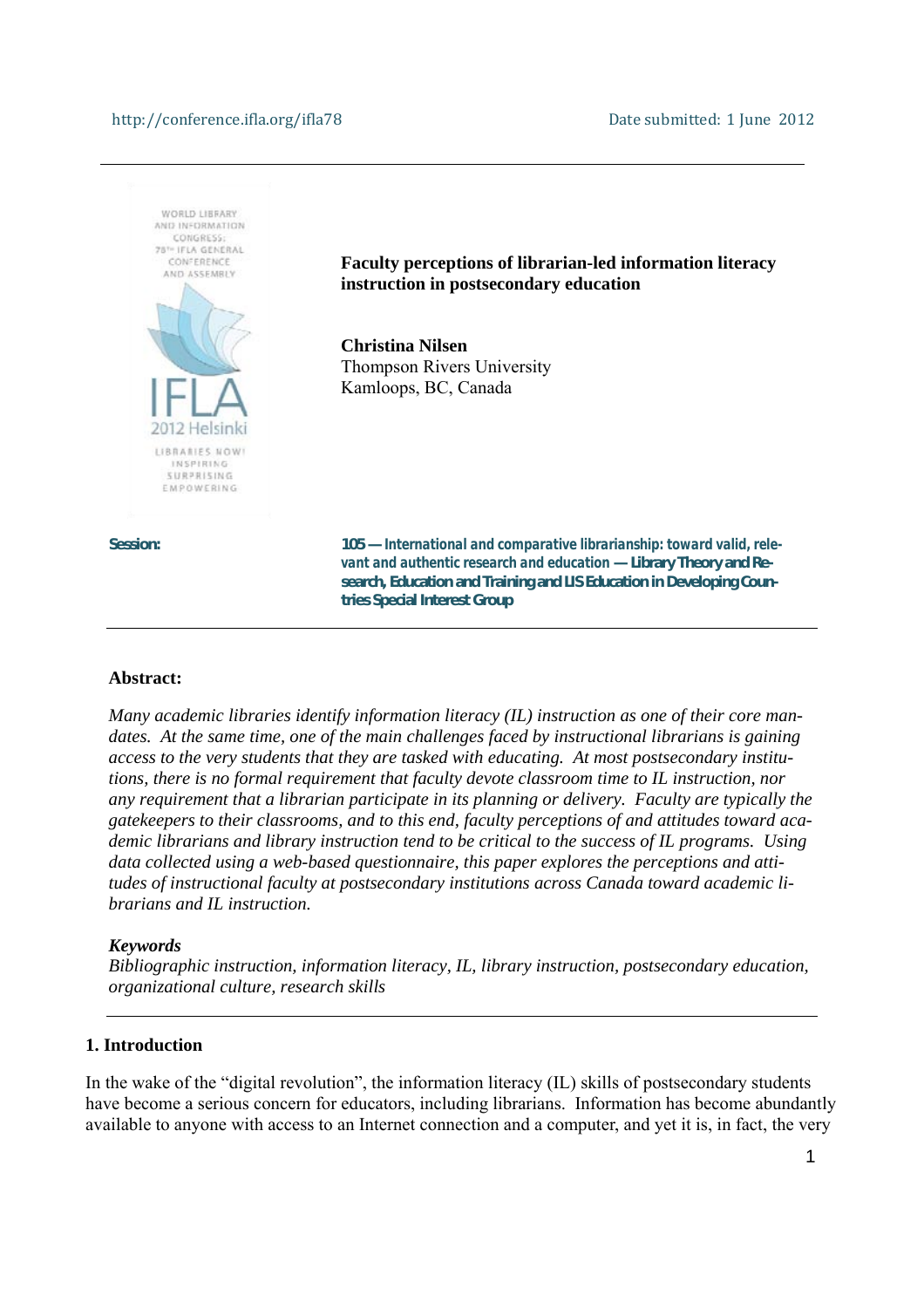proliferation of readily available information that has amplified concerns about IL. Information literacy (IL) refers to "the ability to identify, locate, evaluate, organize, and effectively create, use and communicate information to address issues or problems at hand" (Spenser, 2003). These skills are critical for active engagement in society today, and while many students believe that they have above average IL skills, research has shown that many students overestimate their competencies in this area. Furthermore, this high level of confidence decreases their likelihood of seeking help, even when their information seeking strategies fall short (Latham & Gross, 2011).

Today, most academic libraries identify IL instruction as one of their core mandates, and this mandate is supported by international standards including the Association of College and Research Libraries (ACRL) Information Literacy Standards for Higher Education<sup>1</sup>. However, incorporating IL instruction across curricula in postsecondary education requires collaboration between faculty and librarians, and as Gloria Leckie observed in a study of IL in science and engineering undergraduate programs, "librarians and faculty do not understand each other's role or expectations very well" (1999, p. 10). Certainly, one recurring challenge faced by instructional librarians is gaining access to the very students that they are tasked with educating. At many postsecondary institutions, there is no formal requirement that faculty devote classroom time to IL instruction, nor any requirement that a librarian participate in its planning or delivery. Faculty are typically the gatekeepers to their classrooms, and to this end, faculty perceptions and attitudes toward academic librarians and library instruction are critical to the success of IL instruction programs.

## **2. Literature Review**

For at least 40 years, academic librarians have been writing about faculty perceptions of librarians in academe. In particular, the notion that teaching faculty do not, in general, view librarians as their academic equals, nor as central to the teaching process has, and continues, to shape the direction of a great deal of literature about librarians in higher education. Early writings about faculty perceptions of librarians in academe focused on organizational culture and the role of status, gender and ego in perpetuating faculty-librarian conflict. For example, in 1968, Robert Blackburn wrote an article about college libraries in which he attributed faculty-librarian conflict to competing roles, jealousies, and competition for control over students, egos, and status aspirations (pp. 171-77). In 1969, Maurice Marchant added that as well as status, gender was a critical factor in librarian-faculty relations, with male-dominated faculty tending to view the female-dominated library profession as inferior (p.2887). In an essay entitled "Faculty recalcitrance about bibliographic instruction," an Earlham College professor of English wrote that faculty members regard librarians as they regard secretaries and ground keepers, as their errand boys and girls, not as their colleagues" (Thompson, 1993, p. 103), and the title of a 1979 article entitled "Librarians as teachers: The study of an organizational fiction" more than speaks for itself (Wilson, p. 153). The perceived marginalization or lower status of librarians compared to and in the eyes of their Ph.D-holding teaching faculty colleagues has endured as a topic of interest in library and information studies (LIS) literature, even as the research methods employed in these studies have evolved. Since the 1980's, surveys, sometimes in combination with structured interviews, have also been used to investigate faculty perceptions of academic librarians, including questions about the academic status of librarians (Cook, 1981; Divay, Ducas & Michaud-Oystryk, 1987; Ivey, 1994; Thompson, 1993; Hardesty, 1995).

 $1$  The term information literacy instruction is a recent variant of a succession of similar and overlapping terms that includes bibliographic instruction, library instruction, research instruction, and library research instruction. All of these refer, at bottom, to teaching people how to find, critically evaluate, and use information. I use these terms – information literacy instruction and library instruction in particular interchangeably throughout this paper.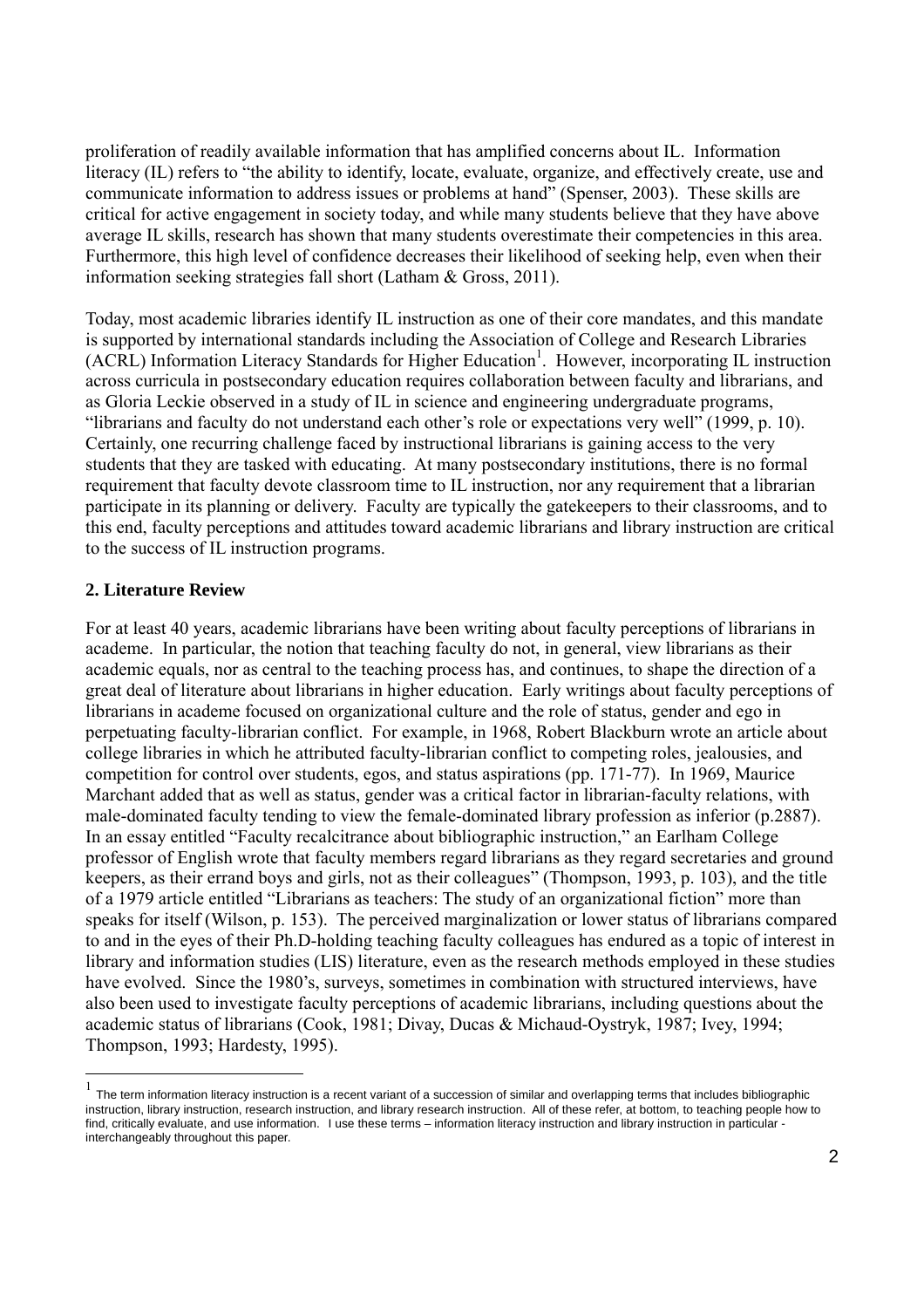Questionnaires have also been used to explore hypothesized relationships between the incorporation of IL instruction in the classroom and characteristics of instructional faculty such as academic rank, tenure, teaching experience, discipline, gender, age, teaching style, library usage habits and perceptions of the IL skills of students. For example, faculty in colleges of education and the humanities, and particularly English and history have, in some studies, been found to view the contributions of librarians as more substantial than have faculty in colleges of business or technology, or the sciences in general. Philosophy and mathematics have typically been found to make the least use of library instructional services (Budd & Coutant, 1981; Maynard, 1987; Cannon, 1994). Among the science departments, faculty in nursing, biology and earth sciences have been found to make the highest use of library instruction, with chemistry, computer science, physics and mathematics at the opposite end of the spectrum (Leckie & Fullerton, 1999).

Although the various studies on faculty attitudes toward library instruction published over the years point to a variety of important and interrelated aspects of this issue, piecing together the conclusions from these individual studies is somewhat problematic. As Maynard put it, faculty attitudes toward library instruction are "highly variable and inconsistent" (1987). Furthermore, most of the literature reports the results of surveys of instructional faculty at only one or just a few institutions, and many of these studies are at least 15 years old by now. To gain a stronger image of the current issues that influence faculty perceptions of IL instruction, what is needed is a multi-institutional study with a wide, national or international scope.

# **3. Background & Objectives of the Study**

In 2010, the IFLA Library Theory and Research group launched a new mentoring initiative called the Researcher-Librarian Partnership. The purpose of this initiative was to create an opportunity for new information professionals to develop research skills under the guidance of experienced Library & Information Science (LIS) researchers. I participated in this program during 2010-11 under the mentorship of Dr. Heather O'Brien, Assistant Professor at the School of Library, Archival, and Information Studies at the University of British Columbia, and the project I undertook aimed to revisit and update the somewhat provisional and dated conclusions of past research exploring faculty perceptions of academic librarians and IL instruction. This body of literature consists largely of survey research conducted at single institutions at various points over the past 40 years. One (perhaps overly ambitious) objective of this project was to cast a wider net than previous studies by recruiting survey respondents from postsecondary institutions across Canada with the hope of recruiting a sample of sufficient size and breadth to support findings of relevance to IL program development at postsecondary institutions and academic libraries across North America.

# **4. The Current Study**

This research project employed a web-based questionnaire to survey teaching faculty at postsecondary institutions across Canada about their perceptions of IL instruction and the role and status of academic librarians. (See Appendix A for the complete questionnaire.) One of the primary objectives of this research was to build upon and test the conclusions of previous research. Most previous studies on this topic used questionnaires to survey teaching faculty at a single college or university. Although that research has produced useful findings, the samples collected have been too small in size and scope to support broad conclusions about the North American population of teaching faculty as a whole. By contrast, this project aimed to recruit respondents from the entire population of postsecondary teaching faculty in Canada.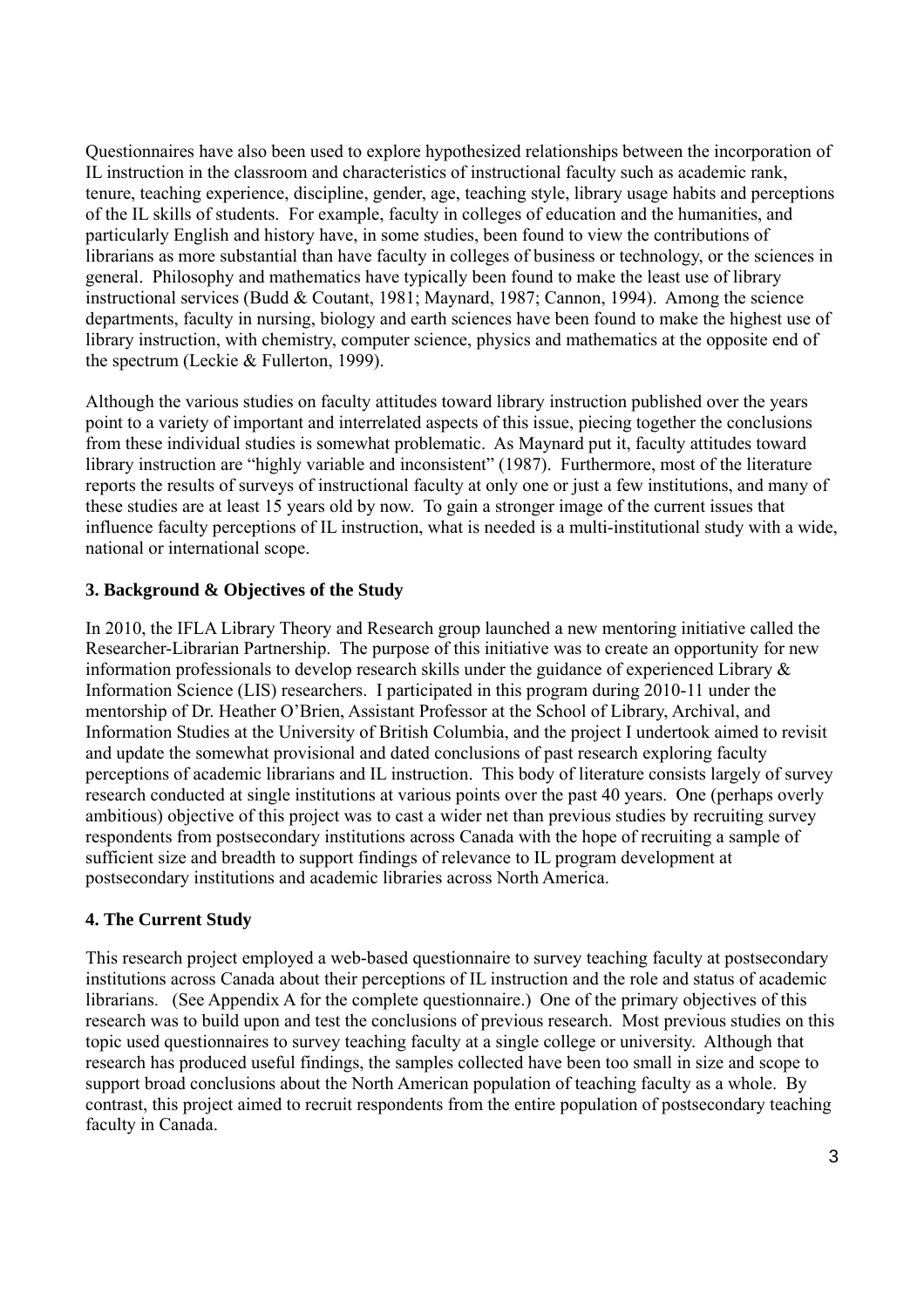At the highest level, the questionnaire was designed to investigate how postsecondary faculty perceive academic librarians and how much importance they place on IL instruction for students in their disciplines. More specifically, survey questions were designed to collect information about respondents that could be hypothesized to exercise an influence upon faculty support for IL instruction and perceptions of academic librarians. The survey thus included questions about respondents' demographic and employment-related characteristics, library usage habits, frequency of contact with librarians, real and perceived academic status of librarians at respondents' institutions, how respondents learned to conduct research as postsecondary students, their perceptions of the importance of IL skills and instruction for postsecondary students, perceptions of students' existing IL skills, and their views about the impact of the "digital revolution" on the need for IL instruction. The survey also asked respondents to indicate whether and how often they had requested that a librarian provide in-class IL instruction, as well as a rationale for those who had not done so, and to indicate who they felt was responsible for providing IL instruction (i.e. librarians, other teaching faculty, or both).

Despite the original intent of recruiting a sample of sufficient size and breadth to be truly representative of postsecondary instructors across Canada, the actual sample turned out to be neither random nor truly representative of the population under investigation. Additionally, due to the use of the snowball recruitment method, there is no way to calculate an overall response rate. Furthermore, as Anita Cannon points out in her faculty survey of library research instruction, regarding voluntary surveys, individuals with a positive interest in the research topic are more likely to complete a questionnaire than those with a neutral or negative attitude toward it (1994). In this case, 106 instructors, lecturers, or professors of any rank at post-secondary institutions across Canada completed the questionnaire, and if I were to characterize the most typical respondent, I would describe a 46 year old female, employed in a history or English literature department at a mainly undergraduate university in the province of British Columbia. Specifically, 61% of survey respondents were female and 28% male. (11% did not disclose their gender). Respondents' ages ranged from 28 to 69, with a mean and median age of 47 and 46 respectively. Additionally, 33% worked at universities classified as mainly undergraduate, 23% at community colleges, 17% at medical doctoral universities, and 10% at comprehensive universities. (The survey used the same post-secondary institution categories as were used in the 2010 *Macleans* magazine's annual Canadian university rankings<sup>2</sup>.) The teaching experience of respondents was fairly evenly distributed, with 19.8% reporting over 20 years experience, 9.4% 15-19 years, 19.8% 10-14 years, 20.8% 5-9 years, and 19.8% less than 5 years. Additionally, 63.2% reported that they conduct original research in addition to their teaching responsibilities, while 24.5% reported that they do not. In terms of geography, 57.5% of the sample resided in British Columbia at the time of the study, followed by 16% in Ontario, 6.6% in Alberta and a very small distribution through the other provinces and territories. The overrepresentation of faculty from institutions in British Columbia is most likely due to the fact that the researcher had direct access to the faculty listserv at Thompson Rivers University in British Columbia where she is employed as a librarian, and because individuals who knew her personally may have been more inclined to respond to the invitation to complete the questionnaire than others at other institutions with whom she was not acquainted.

 2 Postsecondary institutions were classified and defined as follows. Mainly undergraduate universities are primarily focused on undergraduate education with relatively few graduate studies or graduate-level professional programs. Examples: Mount Allison, Acadia, UNCB, Lethbridge, Wilfred Laurier, Trent, St. Francis Xavier, Bishop's, UPEI, Winnipeg, Saint Mary's, Lakehead, Ryerson, Thompson Rivers, Cape Breton etc. Comprehensive universities offer a broad range of undergraduate and graduate programs including graduate-level professional programs. Research is a significant part of scholarly activity at these institutions. Examples: Simon Fraser, Victoria, Waterloo, Guelph, Memorial, New Brunswick, Carleton, Windsor, Regina, York, Concordia, UQAM etc. Medical/Doctoral universities offer a wide range of Ph.D. Programs and have a medical school. Research is a prominent part of scholarly activity at these institutions. Examples: UBC, Toronto, McGill, Alberta, Queen's, Western, Saskatchewan, Ottawa, Laval, Sherbrooke, Manitoba, Western, Dalhousie etc.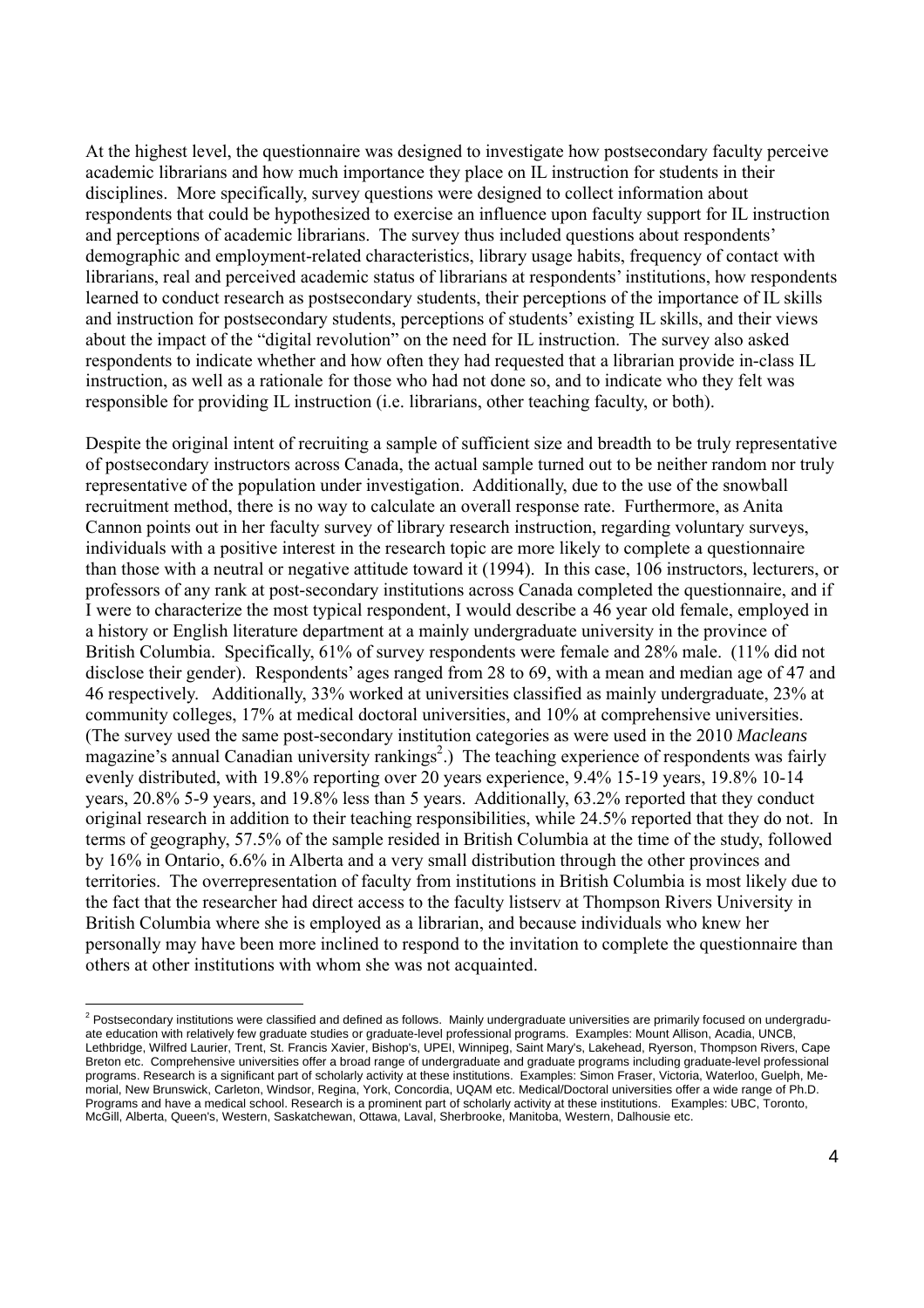Additionally, assuming that previous research (demonstrating a tendency for instructors from history and English to be more likely to have a librarian provide research instruction to their classes than instructors from other departments) holds true, the disciplinary affiliations of the survey respondents, taken as a whole, appear consistent with Anita Cannon's observation that those with a positive interest in a research topic are more likely to complete a voluntary survey on that topic, than others with a neutral or negative attitude toward it (1994).

Figure 1: The Sample by Discipline



Note that respondents were asked to identify the academic department to which they belong from a pick-list consisting of Statistics Canada's Classification of Instructional Programs (CIP) http://stds.statcan.gc.ca/cip-cpe/2digit-2chiffres-eng.asp#I. Respondents belonging to more than one department were instructed to choose the one that they considered to best represent their primary field of expertise, and if none of the options provided applied, to select "no answer" and write in the name of their department in a comments box.

# **5. Methods**

The questionnaire developed for this study was web-based, built using Lime Survey http://www.limesurvey.org/ and hosted by Hosted in Canada Surveys

http://www.hostedincanadasurveys.ca/. The completely anonymous survey response data was hosted on a server located in Canada and then retrieved in electronic format, exportable to SPSS for analysis. A second Lime Survey, also hosted by Hosted in Canada was used to collect participant data for the incentive prize.

The survey was distributed using the snowball sampling method (Heckathorn, 1997). Although no monetary remuneration was offered to survey respondents, an incentive prize draw for one iPod Nano was used to encourage survey completion.

# **6. Findings**

Using SPSS, initial analyses of the survey data focussed on a few broad questions to begin with: how much importance do postsecondary instructors place on IL skills and instruction for students in their discipline; how strong are students' existing IL skills according to their instructors; and what proportion of instructors actually utilize librarians in their classes in the provision of IL instruction. Perhaps the most interesting finding from this survey is that despite rating IL skills and instruction as very important to students in their disciplines, and despite ranking the IL skills of lower-level undergraduate students in particular as largely poor to fair, nearly half of the respondents indicated that they do not regularly request in-class library instruction from a librarian for any of the classes that they teach. This study looks at the reasons provided by instructors themselves as explanations for not utilizing librarians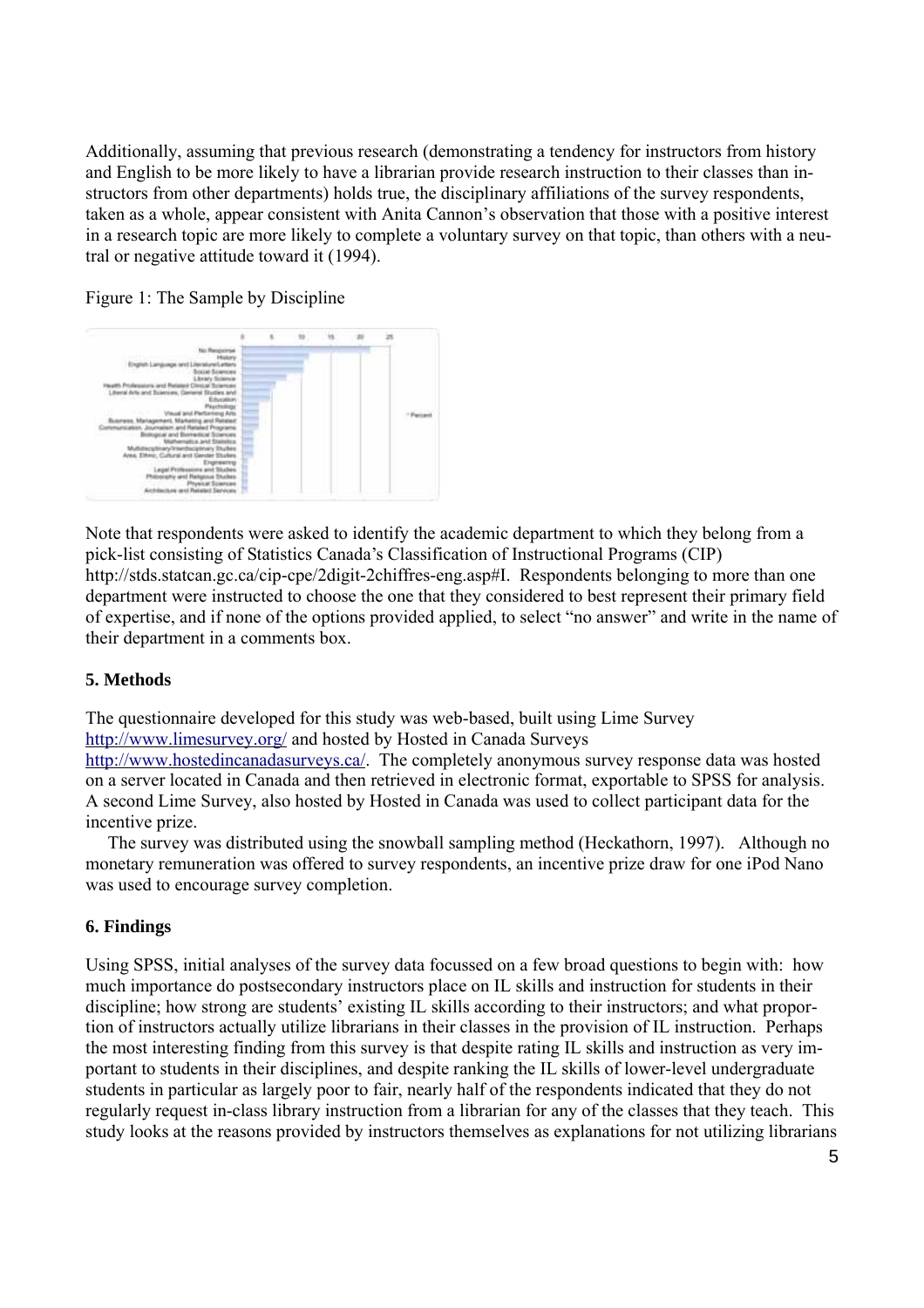in IL instruction, in addition to some of the professional, formative, and demographic data collected by the survey instrument and hypothesized to influence perceptions of librarians and IL instruction.

# **6.1. Perceptions of students' existing IL skills, and of the importance of IL skills and instruction**

Respondents were asked to identify the importance of IL skills and instruction for students in their disciplines from a five point scale: very important, moderately important, important, of little importance, or unimportant. They were also asked to rank the existing IL skills of their students using a four-point scale: excellent, good, fair, or poor. As figures 2.0-2.2 show, overall, respondents identified IL skills as being very important for all levels of students, with 60.4% of the respondents rating IL skills as very important for upper-level undergraduate students, followed by 58.5% for graduate students, and 50% for lower-level undergraduate students.

Figure 2.0. Perceived importance of IL skills for lower-level undergraduate students



Figure 2.1. Perceived importance of IL skills for upper-level undergraduate students



Figure 2.2. Perceived importance of IL skills for graduate students

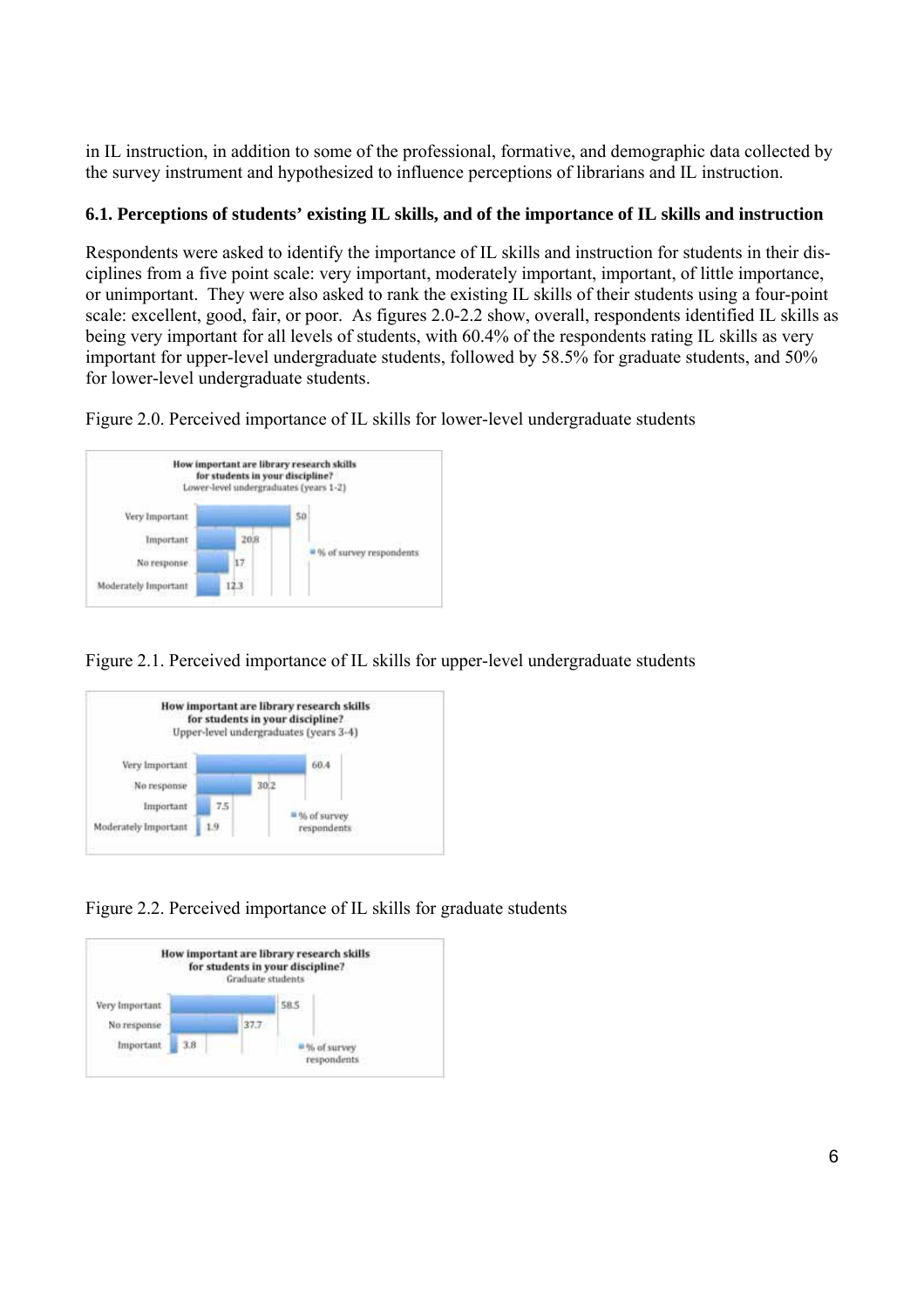If IL skills are very important for postsecondary students of all levels, lower-level undergraduates do not yet, according to their instructors, possess great strength in this area. 40.6% - the highest proportion - of respondents ranked the existing IL skills of lower-level undergraduate students as only fair, followed by 32.1% of respondents who thought that the IL skills of this level of student were actually worse than that – i.e. poor. However, according to instructors, these skills improve markedly by the time students reach years 3-4 of their studies, with 30.2% of respondents ranking their IL skills as good and 24.5% as fair. Only 19.8% ranked graduate student IL skills as good, followed by 14.2% as fair, but this result is presumably skewed by the fact that 58.5% did not respond to the question, quite possibly because they do not teach graduate-level students.

Figure 3.0. Ratings of lower-level undergraduate student IL skills



Figure 3.1. Ratings of upper-level undergraduate student IL skills



Figure 3.2. Ratings of graduate student IL skills

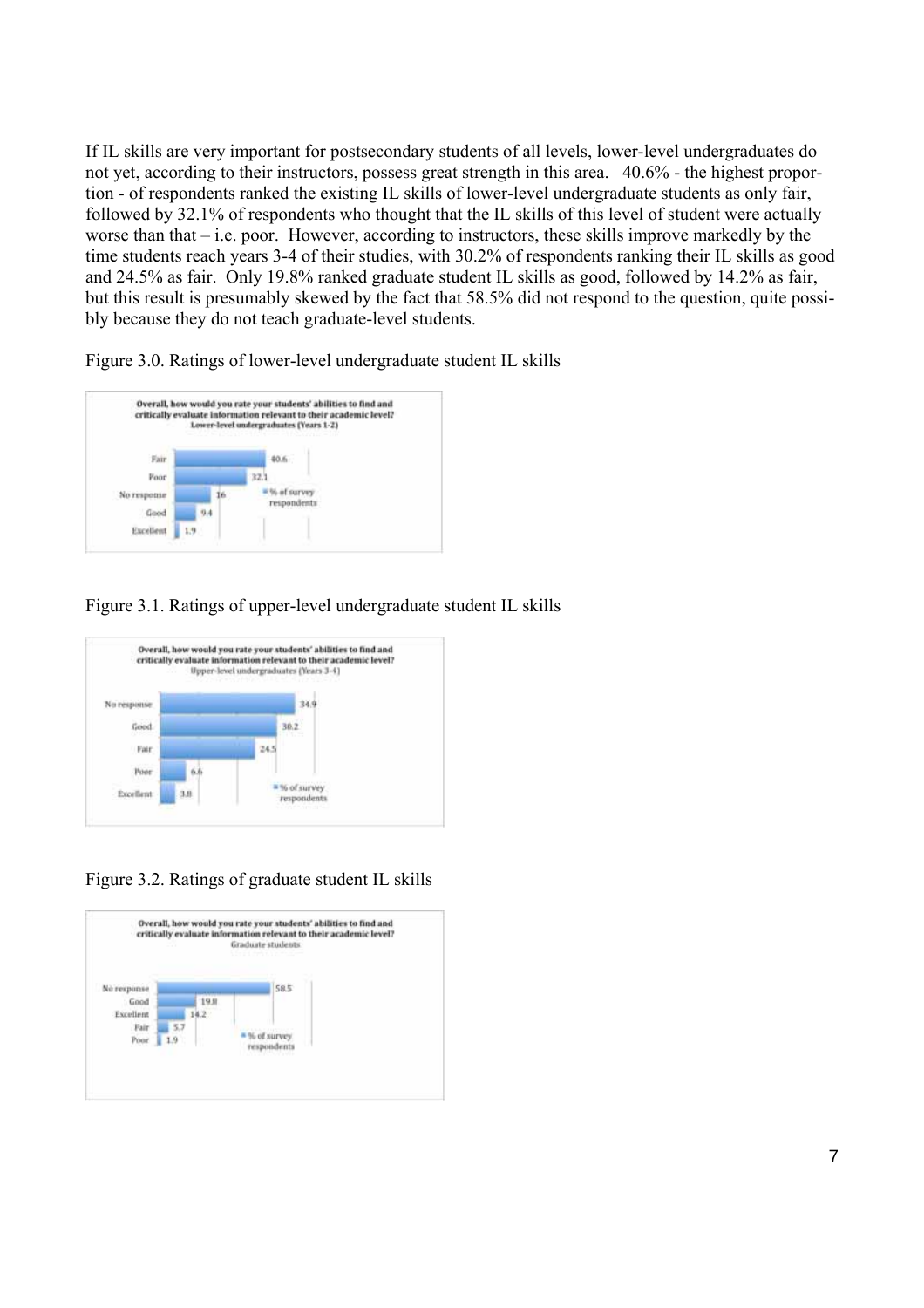Logically, considering the weaker IL skills of lower-level undergraduate students in the eyes of their instructors, 53.8% of the respondents rated IL instruction as very important for students at this level, followed by 40.6% of respondents, who rated IL instruction as very important for upper-level undergraduate students, followed by 32.1% for graduate students.

Figure 4.0. Perceived importance of IL instruction for lower-level undergraduate students



Figure 4.1. Perceived importance of IL instruction for upper-level undergraduate students



Figure 4.2. Perceived importance of IL instruction for graduate students



# **6.2. Utilizing librarians for in-class IL instruction**

Perhaps the most interesting finding from this survey is that despite rating IL skills and instruction as very important to students in their disciplines, and despite ranking the IL skills of lower-level undergraduate students in particular as largely poor to fair, nearly half of the respondents indicated that they do not regularly request in-class library instruction from a librarian for any of the classes that they teach.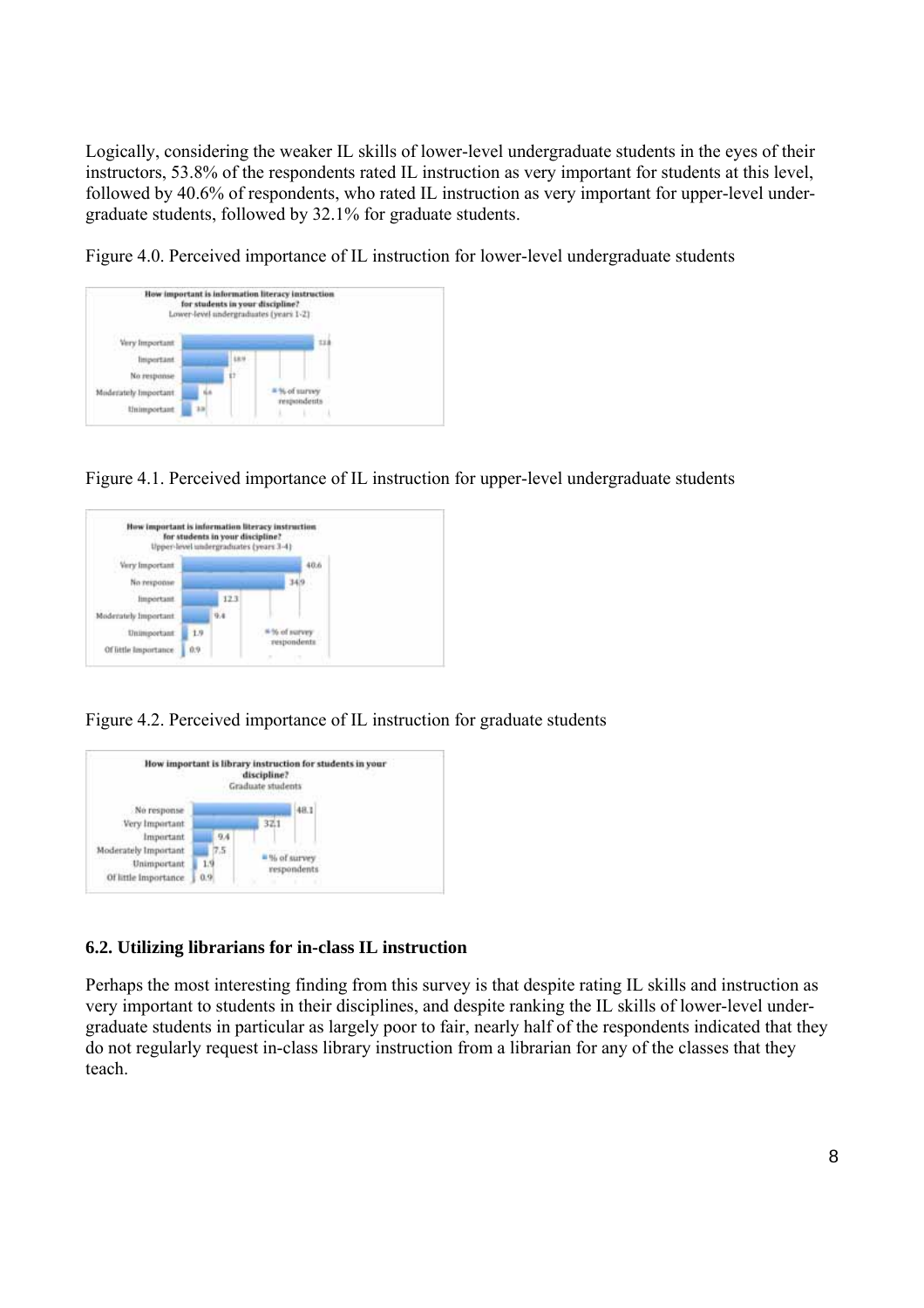

Figure 5.0. Utilizing librarians for in-class instruction

Figure 5.1. Utilizing librarians for in-class instruction



Those who indicated that they never utilize in-class library instruction from a librarian in the classes they teach were asked to indicate the reason why by selecting one of five options: they prefer to do it themselves, lack of time due to curriculum demands, lack of awareness about its availability, belief that it is unnecessary, or other, with a corresponding comment field.

Among those who selected "other" and provided comments, their responses are varied, but point to specific issues. A few respondents referred to a lack of coordination of IL instruction at the departmental level, and expressed their concern about avoiding duplication of materials taught in other classes. One respondent wrote that their department had made a conscious pedagogical choice to integrate library instruction into the curriculum, but that it was "led by faculty, not librarians". Another expressed a kind of ambivalence toward the issue:

Somehow it always slips my mind until part-way into the term, at which point the course schedule is already set and I don't feel I can fit it in; b) as an undergrad I recall basic workshops on library skills being extraordinarily dull and few of my peers attending them... so I guess I haven't felt it would be worthwhile? (Which is stupid, because I know it would be, in some measure.)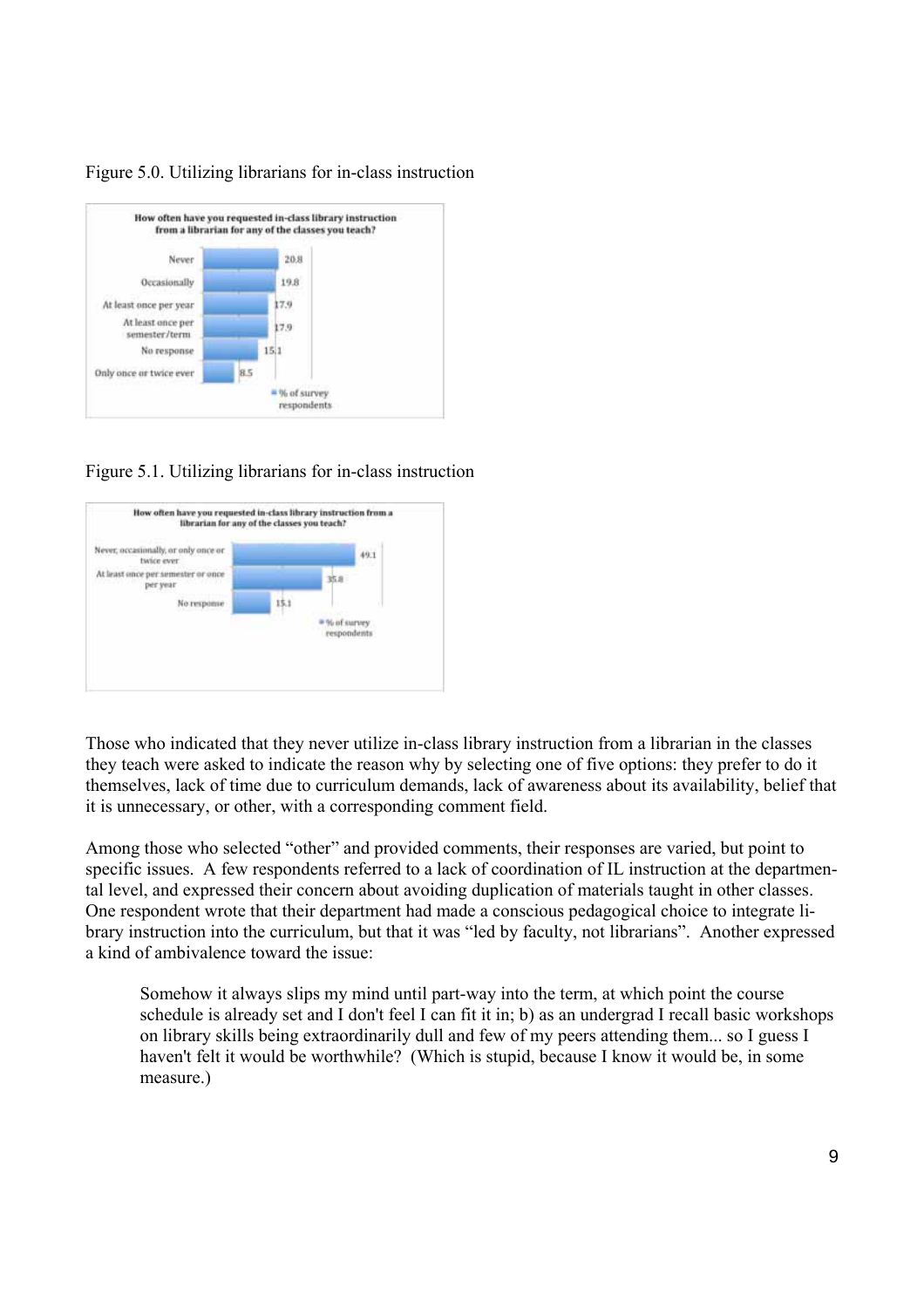

Figure 6.0. Reasons given for not utilizing librarian-led IL instruction

# **6.3. Perceived impact of the "digital revolution" on the need for IL instruction**

Survey respondents were asked whether, in their view, the "digital revolution" and the corresponding growth of online information has had a significant impact on the need for library instruction in postsecondary education. Respondents were asked to choose one of three options: the need for library instruction has increased, has not significantly changed, or has decreased. 58.5% indicated that they believe the digital age has increased the need for library instruction. Their comments in response to this question reiterate this finding, and repeat similar observations – that students tend to be skilled at social networking, over-reliant on Google, lack the skills to critically evaluate the abundance of online information, do not understand issues such as scholarly authority, ownership and plagiarism, and require assistance in learning how to use research databases and other library search tools. One respondent characterized this issue in a comment:

More than ever, students need to know how to wade through the sea of shiny floating crap to get to the good stuff underneath. They don't know they need it because they can't discriminate between vouched-for information and noise. We're all trying to help them but it's hard going. The young are impatient and checking the bona fides of a piece of information is time consuming. I guess, though, you can't attract students to 'library instruction' since they're at the point where 'libraries' are books and they're digital…

Comments from those who felt that the need for library instruction has not significantly changed in the wake of the "digital revolution" tended to emphasize the importance of IL instruction, pointing out that information formats and effective search strategies had changed, but that instruction in this area had always been important, and would remain so.

Figure 7.0. Impact of the "digital revolution" on the need for IL instruction

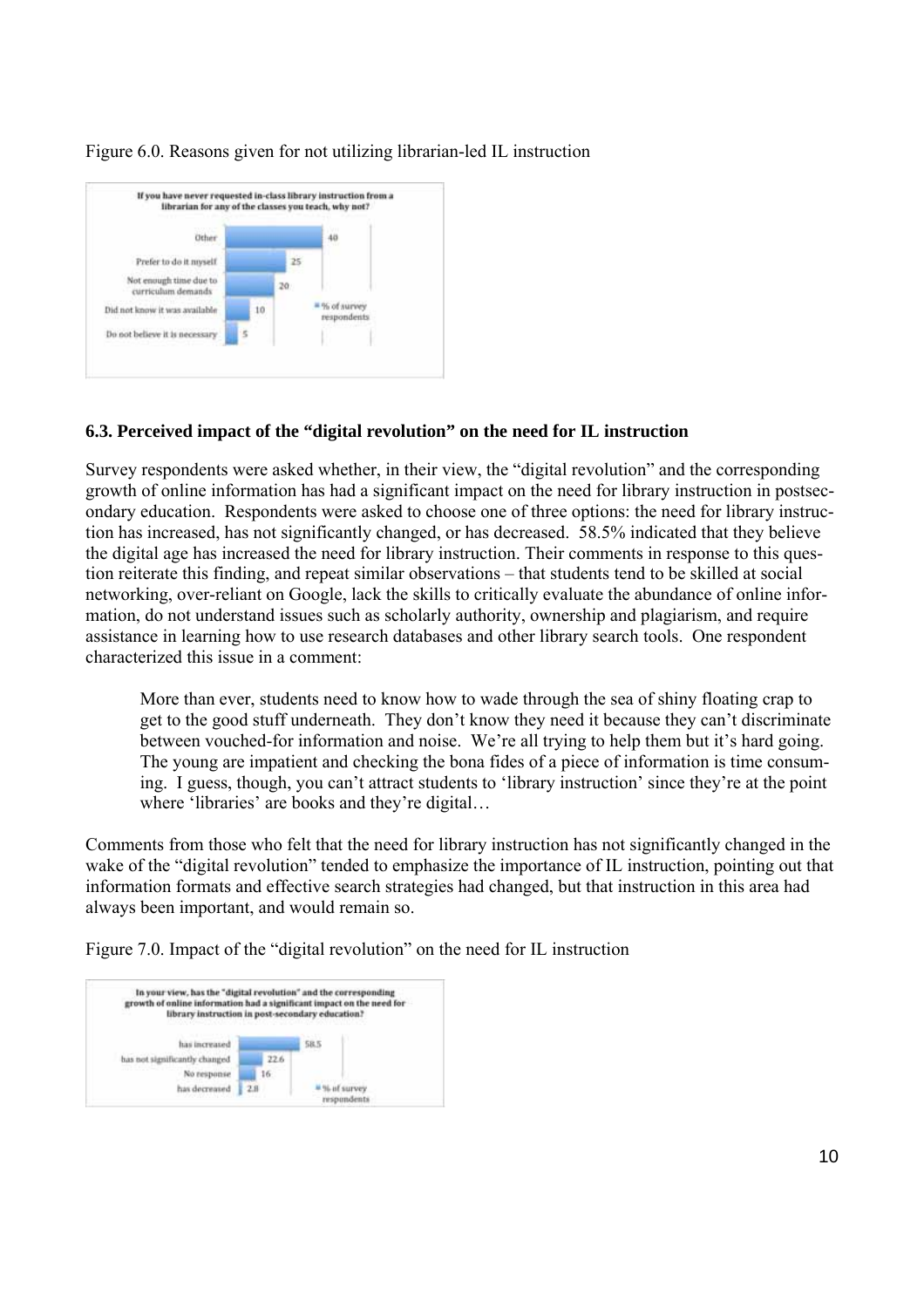## **6.4. Responsibility for providing IL instruction**

Respondents were also asked who they believe should be responsible for providing IL instruction: librarians, (non-librarian) instructional faculty, or both. The purpose of this question was to isolate perceptions of librarians as providers of IL instruction from broader views about the overall importance of IL instruction. 45.3% replied that they felt both librarians and non-librarian instructional faculty are responsible for this, followed by 41.5% who replied that librarians are solely responsible. Just .9% excluded librarians from this role entirely.

## Figure 8.0. Responsibility for providing IL instruction



Respondents were also given the opportunity to provide a comment in response to this question. While most of these comments referred to the importance of the librarian's instructional role in teaching research skills, and the synergy between teaching faculty and librarians who bring mutually complementary approaches to IL, one comment critiqued sessions with librarians for being "cookie cutter" and "not tailed to particular needs or courses":

I used to book sessions that I attended with the librarians, but they are cookie cutter sessions and while useful they are not what I want. The sessions are not tailored to particular needs or courses, so I prefer to do what I want and do that. As a result I cannot book the computers or even a space to put down our books or coats, so we enter the library in a group to do this like "invaders/terrorist/certainly unwelcomed guests" and it is very successful even if we do have to wander like vagabonds and sit on the floor, drag our stuff around like a band of sherpas. Oh well. It works. It's just too bad that it has to be like that.

## **6.5. Formative experiences with IL instruction**

Premised on the hypothesis that there might be a relationship between the formative experiences of instructors as students and their later teaching practices, respondents were also asked how they had learned to conduct research during their postsecondary studies. In other words, does having received IL instruction from a librarian as a student predispose one toward inviting librarians to provide IL instruction in ones own classes years later as an instructor? 55.7% of respondents reported that they had learned library/research skills "on my own", and just 22.6% reported that they had learned from a librarian in either an undergraduate- or graduate-level instructional class or workshop.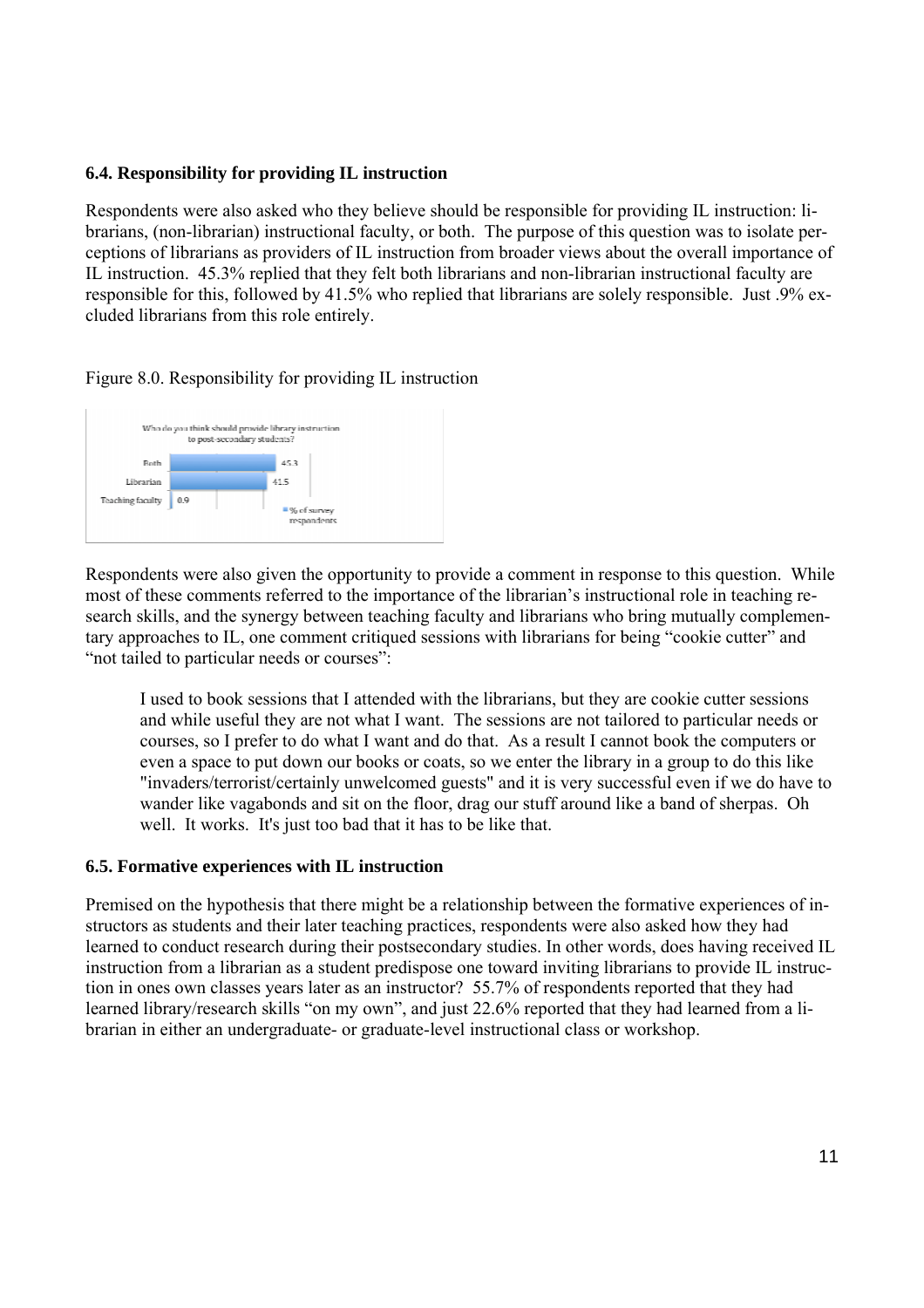

Figure 9.0. How instructors learned research skills as students

To determine whether a statistically significant relationship between the way in which one learned library/research skills as a postsecondary student and the tendency to utilize a librarian for in-class library instruction as faculty, responses to the survey questions 21 & 23 were re-coded, each into two categories. Responses to question  $21 - As$  a postsecondary student, how did you learn library research skills - were re-coded into two categories: 1. Respondents who claimed to have received instruction from a librarian in either an undergraduate- or graduate-level class or workshop; 2. Respondents who claimed to have learned library/research skills on their own, or who chose "other". Responses to question 23 - How often have you requested in-class library instruction from a librarian for any of the classes you teach? – were re-coded into two categories: 1. at least once per semester/term OR at least once per year; 2. occasionally, only once or twice ever, or never. The data reveals a weak but statistically significant relationship between having received instruction from a librarian in a class or workshop as a postsecondary student and the likelihood of utilizing librarians as instructors in ones' classes as an instructor.  $c^2$  (1, *N*=106) = 7.125, *p*=.283.

# **6.6. Perceived status of librarians within the academy**

Existing literature on faculty-librarian relations and organizational culture in academe also suggests that faculty perceptions of and attitudes toward the status of academic librarians may influence their willingness to utilize librarians as instructors in their classes.

At 67.9%, the majority of respondents clearly identified academic librarians as professionals as opposed to academics, clerks, administrators, or semi-professionals. At the same time, 61% identified librarians as academic equals to other (non-librarian) faculty.

Figure 10.0. Perceived status of librarians

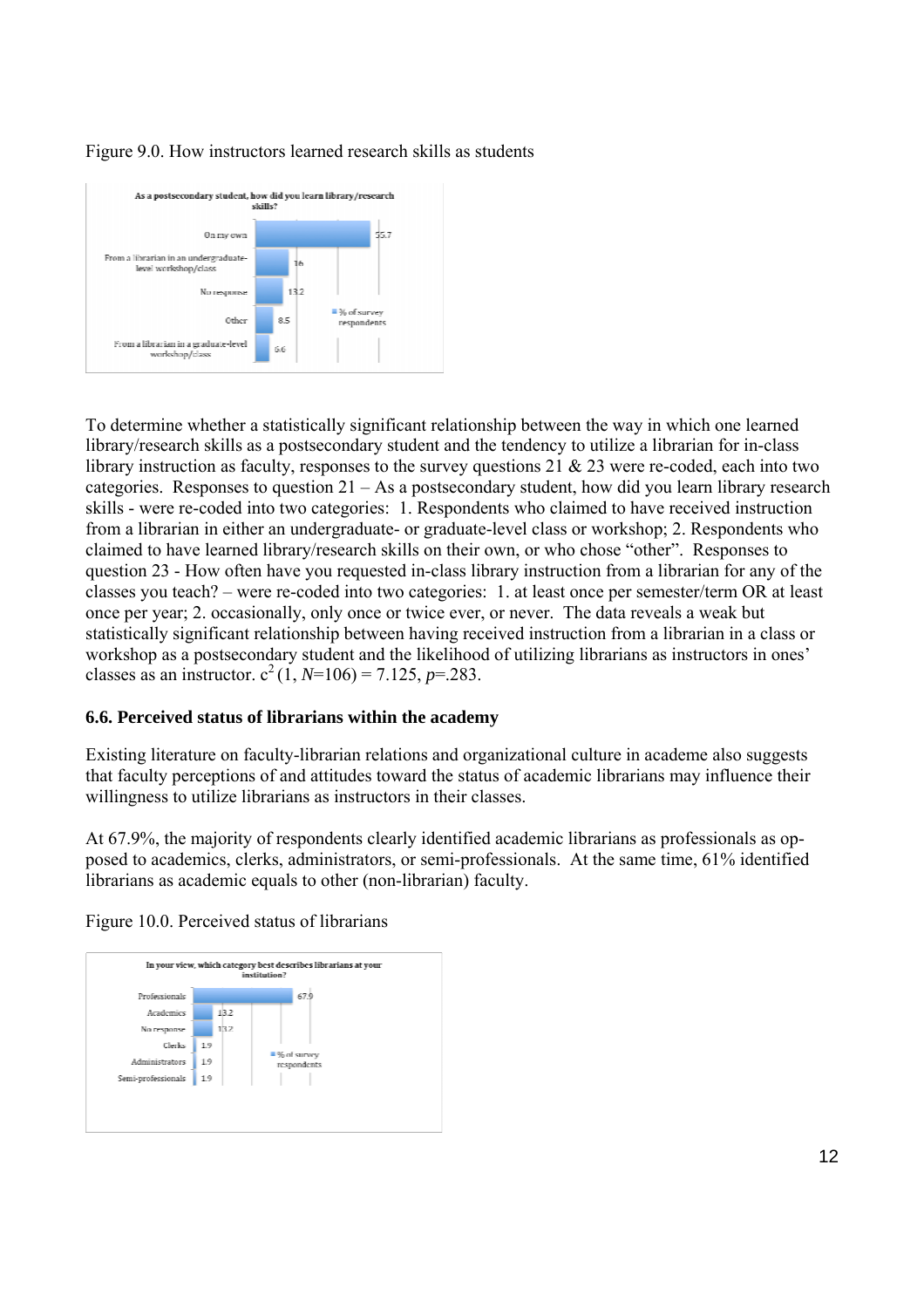Figure 10.1. Perceived status of librarians as academics



Among those who responded that they do not view librarians at their institution as academic equals to other (non-librarian) faculty, 20% responded that this is because librarians do not engage in original scholarly research, 15% responded that this is because librarians lack the depth of subject knowledge that other faculty possess, 10% responded that this is because librarians have lower academic credentials (i.e. lack a Ph.D), 35% responded that this is for all of the above three reasons, and 20% indicated "other". Supplemental comments from respondents reflect diverse perceptions of academic librarians in general, but also the particular contracts and collective agreements at individual institutions, which vary. (At some, but not all postsecondary institutions, academic librarians have faculty status, go through tenure and promotion processes that parallel other faculty, and are expected to conduct research and/or devote time to professional service).

- I've never regarded librarians as faculty, more like administration. Thanks for enlightening me.
- They are not tenured professors; they are part of the professional support staff. Among other things, this means they do not have the academic freedom that the professorate has.
- They don't teach and do not normally conduct research.
- I think it is a misleading question. They have a different role. It isn't an equality issue. Tenuretrack faculty have a different role than do research associates, librarians, lecturers, academic administration, etc. All are academics, and deserve to be treated with respect as academics, but they shouldn't be treated the same (as equals), because they are inherently different.
- I would like to qualify that I consider them equals as human beings, but not academic equals and not academic colleagues in the same sense that I consider other researchers to be. Also, it is not a question of `credentials`` - doing a Ph.D is bloody hard work and it transformed my way of thinking about the world - it is a substantive thing, not a set of letters after one`s name.
- While I have the utmost respect for the expertise of librarians, this question is quite strange, as we are not hired for the same work or based on the same criteria. The librarian's role is not the same as that of the professor, despite their increasing importance in accompanying students in developing information skills.

# **7. Discussion**

It's probably safe to say that most, if not all, academic librarians involved with instruction have, at some point, stood in front of a classroom of overconfident undergraduate students. This is hardly surprising, with Google and Wikipedia at our fingertips, popular mythology about libraries as relics of a past, pre-Internet age, and widespread misunderstandings about the supposed "ease" of finding information in the age of the World Wide Web. The majority of survey respondents seem to have recog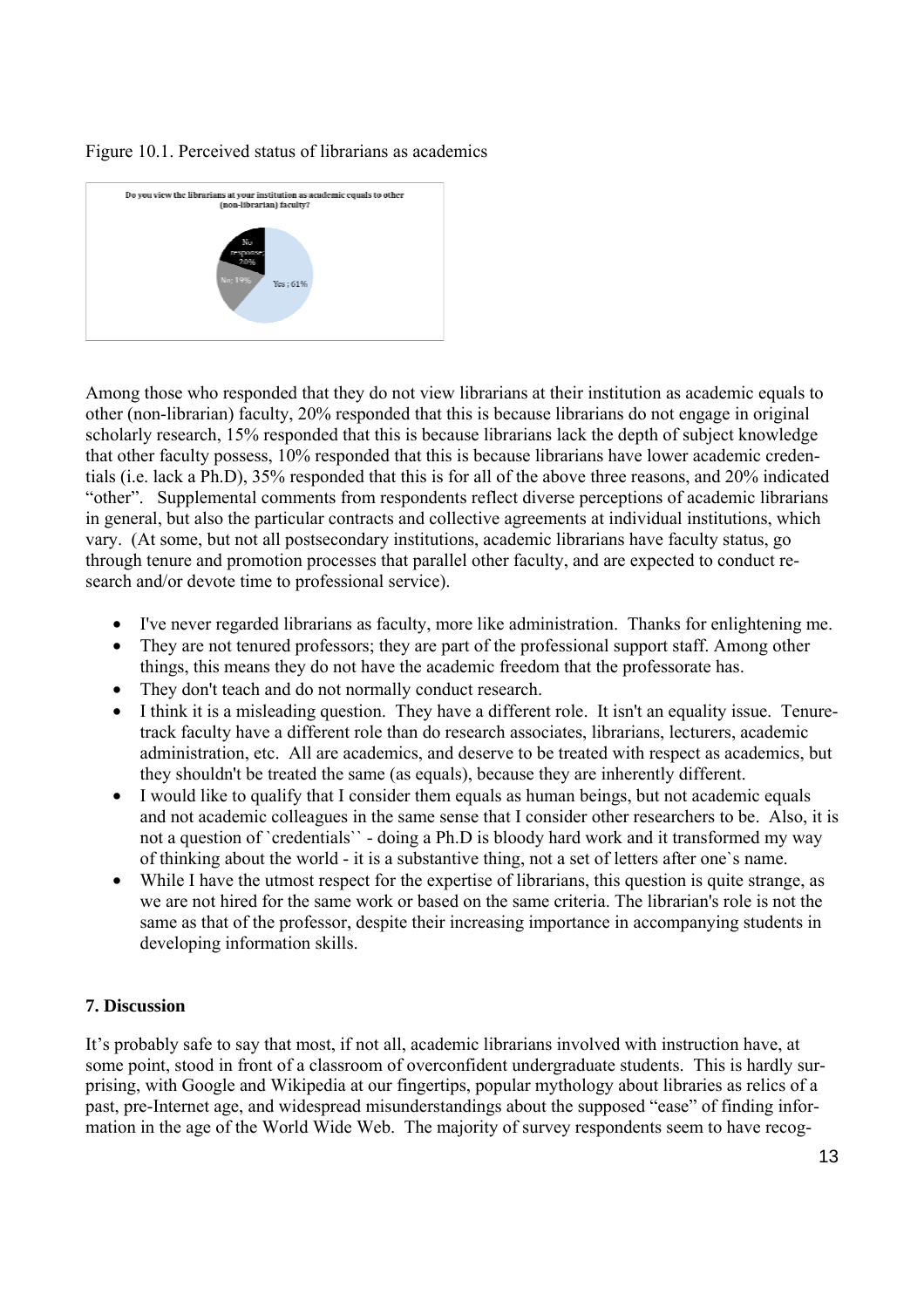nized this issue, however, with 58.5% indicating that they believe the digital age has increased the need for IL instruction.

The differences between rankings of IL skills and instruction of students at different levels of postsecondary studies, however, warrants some discussion. For example, although IL skills were identified as being very important overall for all levels of students, they were ranked as being considerably more important for upper-level than lower-level undergraduate students, and slightly more important for upper-level undergraduate than graduate students. The higher reliance on textbooks during the first two years of study in some disciplines might explain this, combined with a greater likelihood of being assigned research essays and other projects that require literature reviews in the upper levels of undergraduate studies. Further analysis would help to illuminate the reason(s) why instructors believe IL skills are more important for upper-level undergraduate than for graduate students. Perhaps a comparison of the responses by discipline, for example, would provide a more nuanced finding.

Nevertheless, despite rating IL skills and instruction as very important for students in their disciplines, and ranking the IL skills of lower-level undergraduate students in particular as largely poor to fair, nearly half of the respondents indicated that they do not regularly request in-class library instruction from a librarian for any of the classes that they teach. Why?

Perhaps the answers supplied by faculty themselves in response to this question are the most instructive. Keeping in mind that the majority of survey respondents affirmed the importance of IL skills and instruction, individual comments nevertheless included the observation that this instruction was being provided in another class; that IL instruction is "boring" and that such lectures would be poorly attended by students; and that in some classes, students are provided with all of the materials they require in the form of textbooks or course packs.

In analyzing the reasons why a high proportion of instructors may not utilize librarian-led IL instruction, it may also be important to avoid assuming that this is or reflects a problem. Much of the existing literature about faculty perceptions of librarians seems to have been motivated by a desire on the part of librarians themselves to explain their own ostensibly marginalized status vis-à-vis other academic staff, and by extension, to better understand some of the barriers that instructional librarians face in their endeavours to provide IL instruction to students. However, there really is no evidence that students necessarily benefit from library instruction in every single course, and if decisions about the integration of IL instruction into the curriculum were made at the departmental or faculty level as opposed to being left up to the preferences of individual instructors, problems such as duplication of efforts and uneven delivery across the student body as a whole might be avoided. At many North American universities and colleges, the delivery of IL instruction is somewhat haphazard in that all of the courses in which one student is enrolled might happen to include instructional workshops from librarians, while at the other end of the spectrum, few or none of another student's courses would.

Even where decisions about whether or when to integrate IL instruction into the curriculum are being made at the broader departmental or faculty level, however, it can be helpful to be aware of faculty perceptions of librarians and library instruction so that misinformation or unconsidered assumptions around status, roles, and expectations do not unduly influence decisions about pedagogy and curriculum.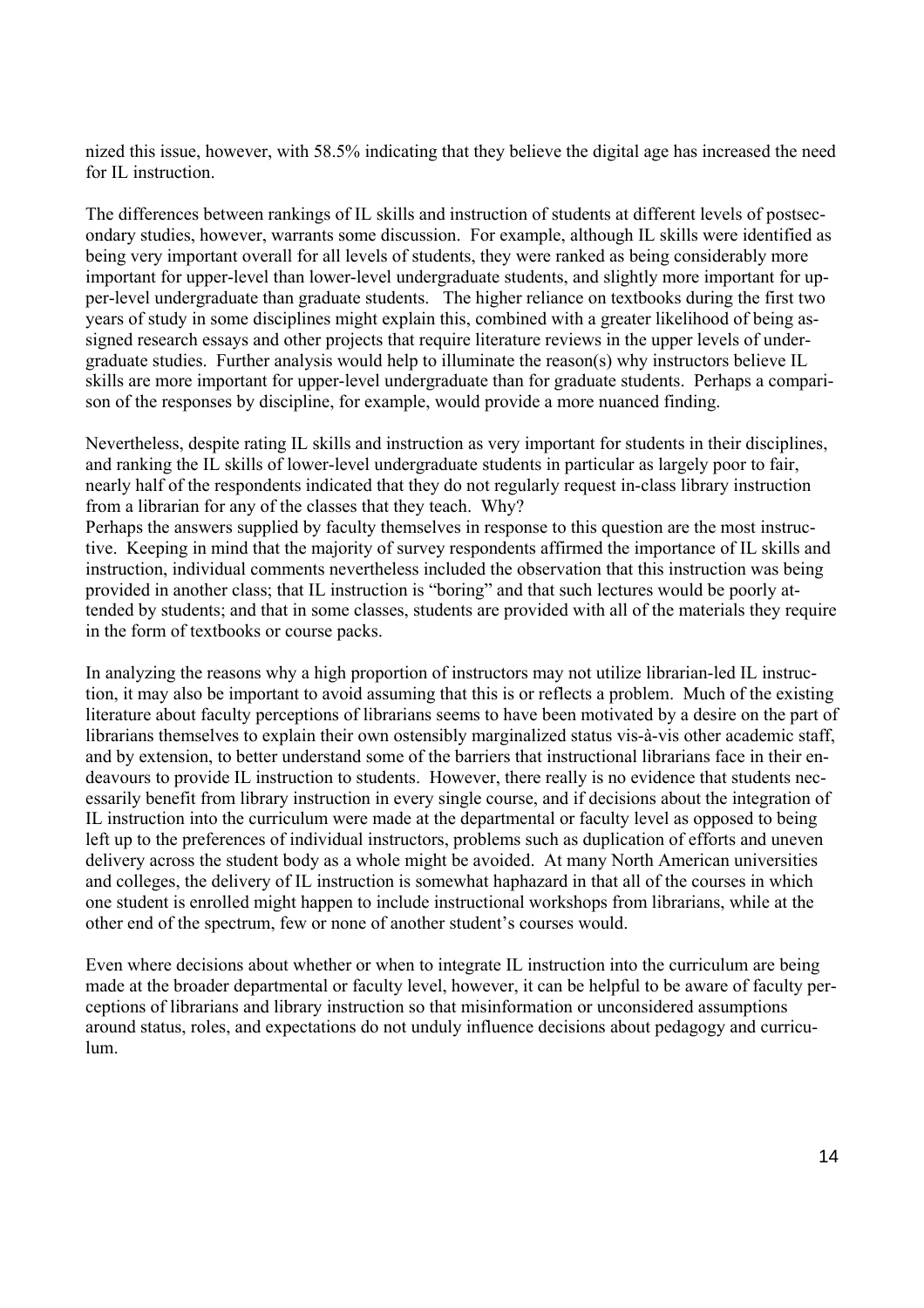# **8. Limitations of the study**

As stated in Section 4: The current study, one of the main limitations of this study is the sample itself. Although one of the original objectives of the research was to survey postsecondary instructors across Canada, it proved difficult to recruit a sufficient number of participants to produce a truly representative sample of the population under investigation. Additionally, due to the use of the snowball recruitment method, there is no way to calculate an overall response rate.

The second major limitation of the study is the fact that it relies solely upon survey data, and does not include structured interviews, which would have provided opportunities to collect more nuanced explanations for some of the survey results.

The third major limitation of the current study is that the questionnaire itself included too many questions to analyze meaningfully in one paper. Further analysis of the data collected should be completed to test hypothesized relationships between additional demographic and professional characteristics and behaviours of faculty, and their perceptions of academic librarians and the need for IL skills and instruction for their students.

# **7. Conclusions**

The results of this study suggest that the majority of postsecondary instructors rate IL skills and instruction as very important to students in their disciplines. Furthermore, the majority of postsecondary instructors identify librarians as either entirely or at least partially responsible for providing this instruction. However, at the same time, despite rating their students' skills in this area as less than stellar, especially for lower-level undergraduates, less than half regularly request in-class instruction from a librarian for any of the classes that they teach. While 25% of those instructors simply prefer to provide this instruction themselves, for others the reasons include time constraints, a lack of awareness that librarians provide this service, and for a few, a lack of confidence in the effectiveness of such instruction. However, in the survey, the most frequently selected reason for not utilizing librarian-led in-class instruction was "other", and the comments provided in combination with the multiple choice answers to this question were varied, but telling. These comments describe a lack of coordination of IL instruction at the level of departments and faculties, and the resulting problems including duplication of content, as well as, conversely, conscious departmental decisions to integrate library instruction into the curriculum, but without utilizing librarians in the delivery of that content. The comments also illustrate ambivalences on the part of individual instructors, who might forget to include library instruction in their course schedules, or worry on some level that their students will be disinterested in the subject matter and thus fail to attend.

It is also curious that the majority of respondents in this study indicated that they view librarians as professionals (rather than academics, administrators, or clerks), but also that they view librarians as academic equals to other (non-librarian) faculty. Is there a relationship between this – the perceived status of librarians – and decisions on the part of faculty to utilize librarians in an instructional role in the classroom? Further analysis of the data collected in this study is necessary to test relationships between demographic and professional characteristics and practices of instructional faculty and their perceptions of librarians and IL instruction. As well, a follow-up study using structured interviews would provide more nuanced information about the reasons why instructors do or do not utilize librarians in IL in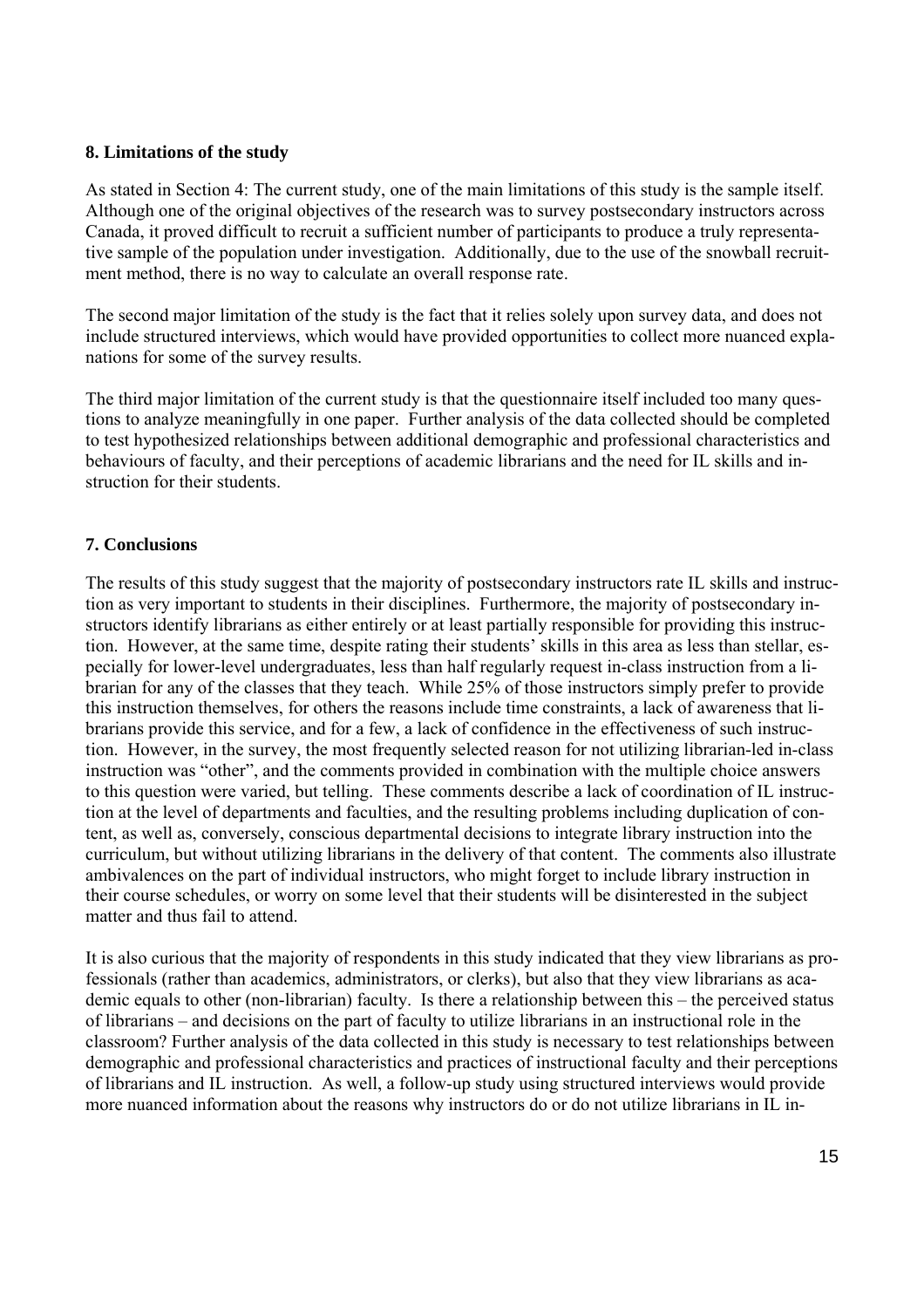struction, and what, if anything, this has to do with their overall perceptions of the status and role of librarians within academe.

## **Acknowledgments**

Thanks to Dr. Helen Partridge, Library and information science education coordinator at Queensland University of Technology, for coordinating the IFLA Librarian-Researcher Partnership. Thanks to the Library and Theory Section of IFLA for sponsoring the Librarian-Researcher Partnership. Thanks to Dr. Heather O'Brien, Assistant Professor at the School of Library, Archival, and Information Studies at the University of British Columbia for providing mentorship throughout this project and for acting as the Researcher in the Librarian-Researcher Partnership.

## **References**

- (2010, November 10). Our 20<sup>th</sup> annual university rankings. *Macleans.ca.* Retrieved from http://oncampus.macleans.ca/education/2010/11/10/our-20th-annual-university-rankings/
- Association of College and Research Libraries. (2003). *Guidelines for instructional programs in academic libraries.* Retrieved October 11, 2010, from

http://www.ala.org/ala/mgrps/divs/acrl/standards/guidelinesinstruction.cfm

- Boosinger, M. L. (1990). Associations between faculty publishing and opinions regarding student library skills. *College & Research Libraries,* 51, 471-481.
- Bruce, C. (2001). Faculty-librarian partnerships in Australian higher education: Critical dimensions. *Reference Services Review,* 29(2), 106-115.
- Budd, J., & Coutant, P. (1981). *Faculty perceptions of librarians: A survey.* Retrieved from http://ezproxy.tru.ca/login?url=http://search.ebscohost.com.ezproxy.tru.ca/login.aspx?direct=true& db=eric&AN=ED215697&site=ehost-live
- Cahoy, E. S., & Moyo, L. M. (2005). Faculty perspectives on e-learners' library research needs. *Journal of Library and Information Services in Distance Learning,* 2(4), 1-17.
- Cannon, A. (1994). Faculty survey on library research instruction. *RQ,* 33(3), 524-541.
- Chiste, K. B., Glover, A., & Westwood, G. (2000). Infiltration and entrenchment: Capturing and securing information literacy territory in academe. *The Journal of Academic Librarianship,* 26(3), 202-208.
- Cook, C. M. (1981). Rank status and contributions of academic librarians as perceived by the teaching faculty at southern illinois university. *College & Research Libraries*, 42, 214-223.
- Given, L. M., & Julien, H. (2005). Finding common ground: An analysis of librarians' expressed attitudes toward faculty. *The Reference Librarian, 43*(89 & 90), 25-38. doi:10.1300/J120v43n89\_03
- Gonzales, R. (2001). Opinions and experiences of university faculty regarding library research instruction: Results of a web-based survey at the university of southern colorado. *Research Strategies,* 18, 191-201.
- Gullikson, S. (2006). Faculty perceptions of ACRL's information literacy competency standards for higher education. *The Journal of Academic Librarianship*, 32(6), 583-592.
- Hardesty, L. (1995). Faculty culture and bibliographic instruction: An exploratory analysis. *Library Trends,* 44(2), 339-367.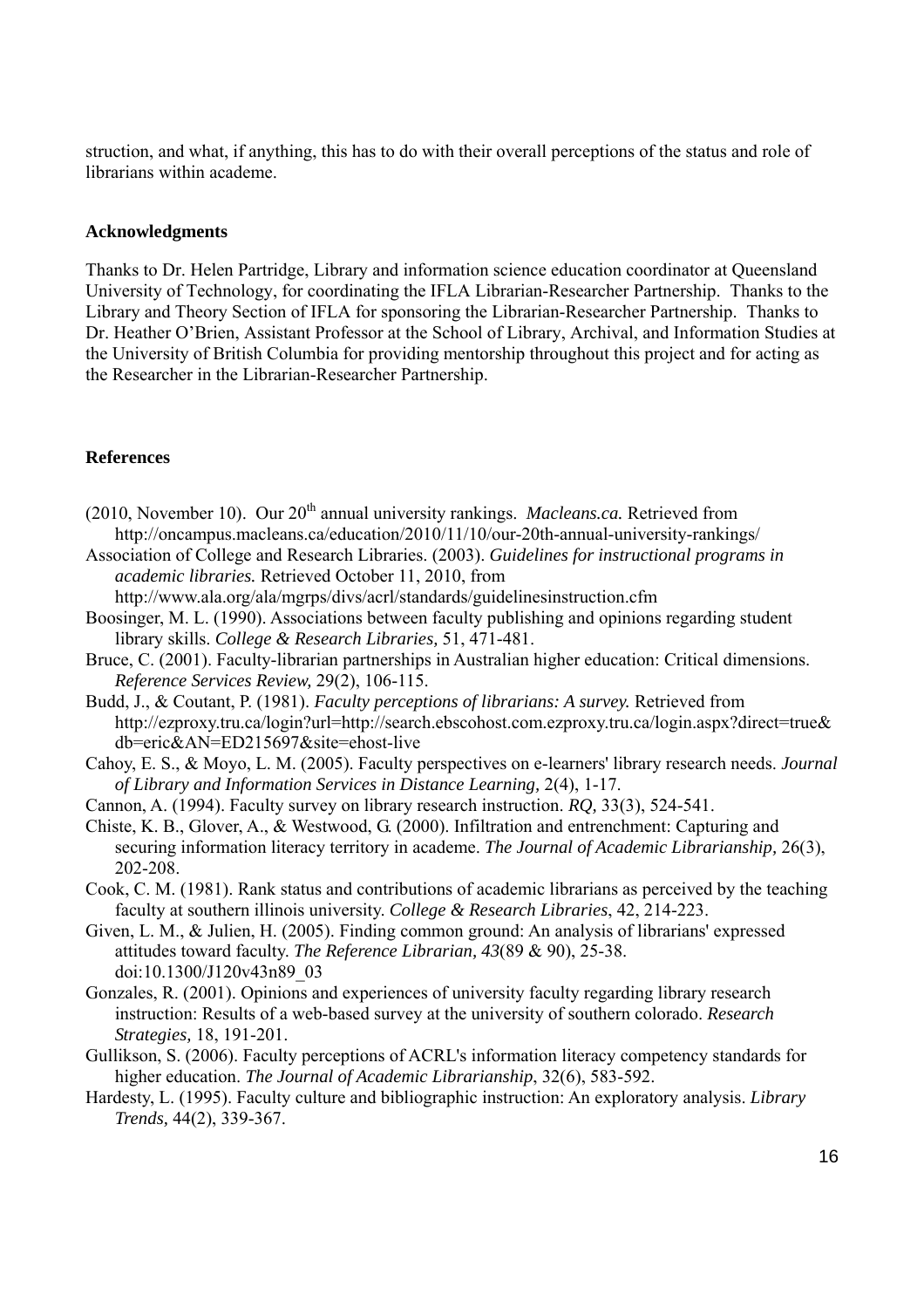Heckathorn, D.D. (1997). "Respondent-Driven Sampling: A New Approach to the Study of Hidden Populations". *Social Problems.* 44: 174-199.

Holbrook, F. (1968). Faculty image of the academic librarian. *Southeastern Librarian,* 18, 183-192.

- Ivey, R. T. (1994). Teaching faculty perceptions of academic librarians at Memphis State University. *College & Research Libraries,* 55(1), 69-82.
- Julien, H. (2000). Information literacy instruction in Canadian academic libraries: Longitudinal trends and international comparisons. *College & Research Libraries,* 61(1), 510-523. Retrieved from http://crl.acrl.org/content/61/6/510.full.pdf+html
- Latham, D. & Gross, M. (2011). What's skill got to do with it?: Information literacy skills and selfviews of ability among first-year college students. *Journal of the American Society for Information Science and Technology,* 63(3), 574-583.
- Leckie, G. J., & Fullerton, A. (1999). Information literacy in science and engineering undergraduate education: Faculty attitudes and pedagogical practices. *College & Research Libraries*, 60(1), 9-29.
- Marchant, M. (1969). Faculty-librarian conflict. *Library Journal,* 94, 2886-2889.
- Maynard, J.E. (1990). A case study of faculty attitudes toward library instruction: The Citadel experience. *Reference Services Review,* 18, 67-76.
- Singh, A. B. (2005). A report on faculty perceptions of students' information literacy competencies in journalism and mass communication programs: The ACEJMC survey. *College & Research Libraries,* 66(4), 294-310.
- Spenser, T. (2003). *Information literacy meeting of expert: Conference report* Prague: US National Commission on Libraries and Information Science and the National Forum on Information Literacy with the support of UNESCO. Retrieved from

http://portal.unesco.org/ci/en/files/19634/11228859241Prague\_Final\_Report\_12-10-033.doc/Prague%2BFinal%2BReport%2B%2B12-10-033.doc

- Thomas, J. (1994). Faculty attitudes and habits concerning library instruction: How much has changed since 1982? *Research Strategies,* 12, 209-223.
- Thompson G.W. (1993). Faculty recalcitrance about bibliographic instruction. In L. Hardesty, J. Hastreiter & D. Henderson (Eds.), *Bibliographic instruction in practice: A tribute to the legacy of Evan Ira Farber* (pp. 103-105). Ann Arbor, MI: Pierian Press.
- Wilson, P. (1979). Librarians as teachers: The study of an organizational fiction. *Library Quarterly,*  49(2), 146-162.

# **About the author**

Christina Nilsen is a faculty librarian at Thompson Rivers University in Kamloops, British Columbia, Canada. Phone :  $+1-250-852-7287$  (office), Fax:  $+1-250-852-7658$ , Email : cnilsen@tru.ca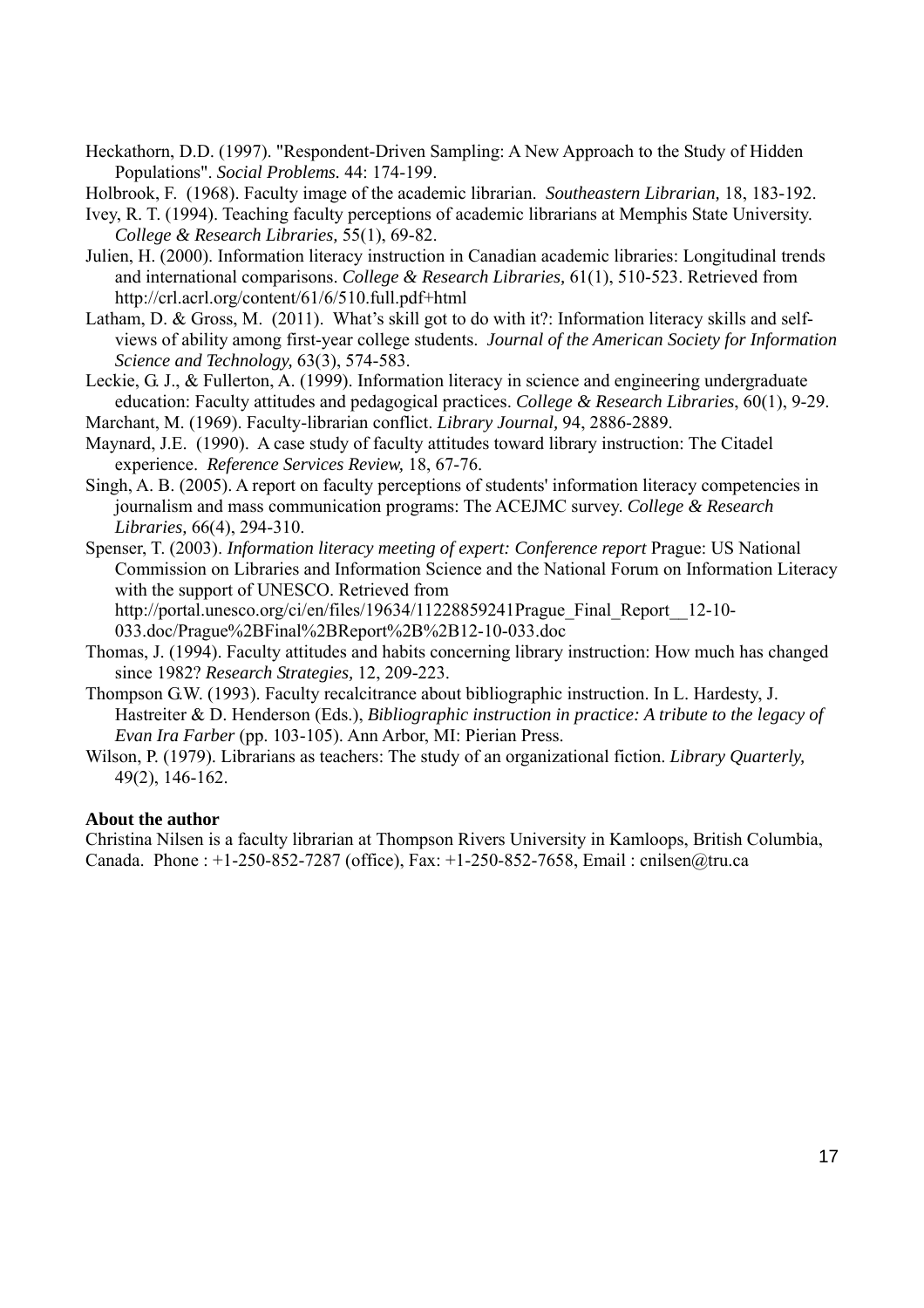#### **Appendix I: Web Questionnaire**

#### **Question Group 1: Qualifying Question**

**1. Are you current employed as an instructor (any rank), lecturer (any rank) or professor (any rank) at a post-secondary institution in Canada? \*** 

Please choose **only one** of the following:

 Yes  $\bigcirc$  No

**If No:** 

This survey is intended solely for instructors at post-secondary institutions in Canada.

As you have indicated that you are not currently employed as an instructor (any rank), lecturer (any rank) or professor (any rank) at a post-secondary institution in Canada, you are not eligible to complete this survey.

#### **If Yes: Survey continues/begins**

## **Question Group 2: Demographic and Institutional Characteristics**

#### **2. In what province or territory is the post-secondary institution where you are employed located?**

Please choose **only one** of the following:

 British Columbia  $\bigcirc$  Alberta  $\bigcirc$  Saskatchewan  $\bigcirc$  Manitoba O Ontario<br>O Ouébec Québec New Brunswick Nova Scotia Newfoundland  $\bigcirc$  Prince Edward Island Yukon Territory Northwest Territories Nunavut

## **3. At what type of post-secondary institution are you currently employed?**

Choose the answer that best describes your institution:

**University: Mainly Undergraduate:**  Institution is primarily focused on undergraduate education, with relatively few graduate studies or graduate-level professional programs. Example: Mount Alison, Acadia, UNBC, Lethbridge, Wilfred Laurier, Trent, St. Francis Xavier, Bishop's UPEI, Winnipeg, Saint Mary's, Lakehead, Ryerson, Thompson Rivers, Cape Breton etc.

**Comprehensive University**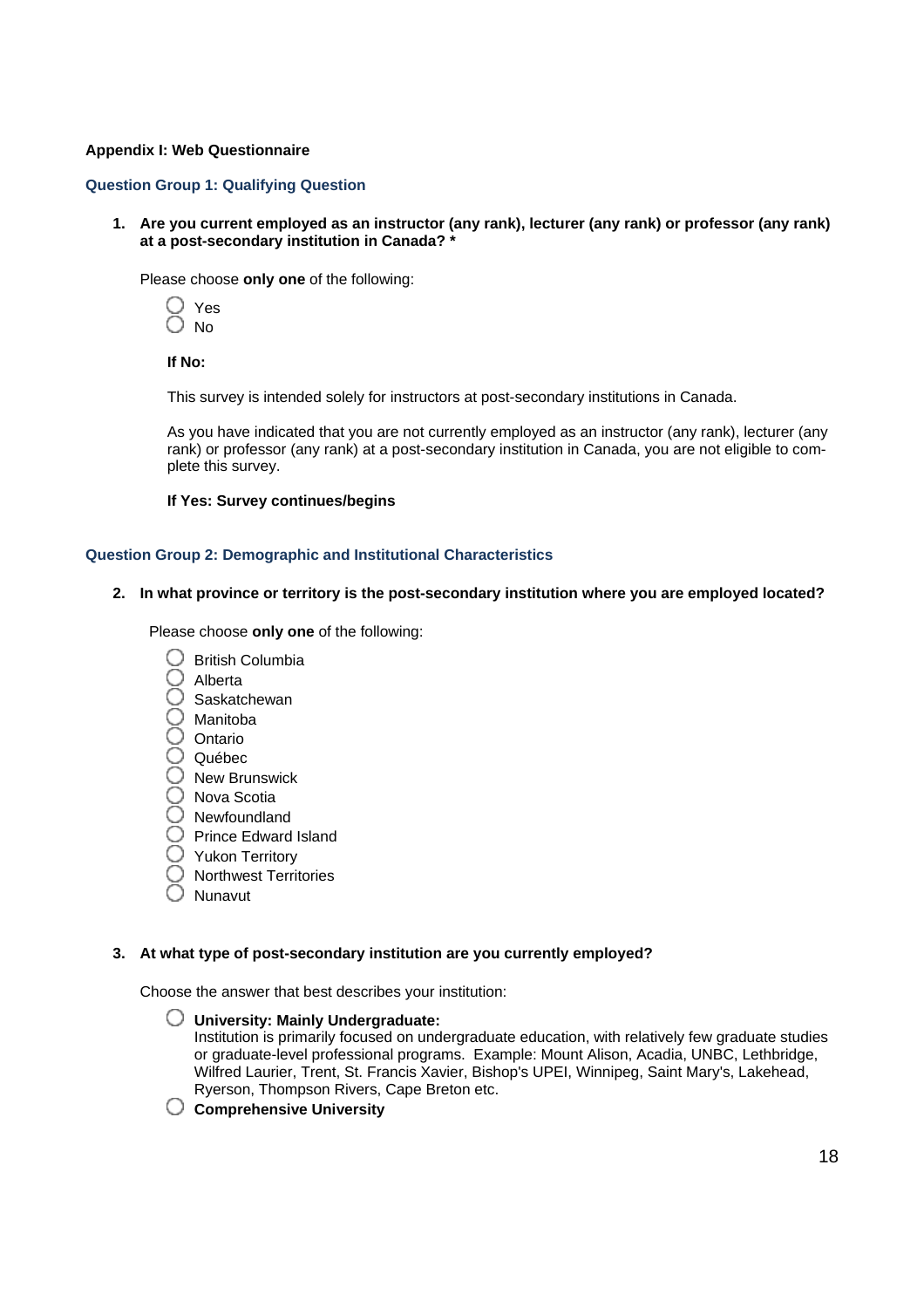Institution offers a broad range of undergraduate and graduate programs, including graduatelevel professional programs. Research is a significant part of scholarly activity at these institutions. Examples: Simon Fraser University, Victoria, Waterloo, Guelph, Memorial, New Brunswick, Carleton, Windsor, Regina, York, Concordia, UQAM etc.

## **Medical/Doctoral University**

Institution offers a wide range of Ph.D. programs and has a medical school. Research is a prominent part of scholarly activity at these institutions. Examples: UBC, Toronto, McGill, Alberta, Queen's, Western, Saskatchewan, Ottawa, Laval, Sherbrooke, Manitoba, Western, Dalhousie etc.

**Community College** 

**Other** 

## **4. What academic department do you belong to?**

Please choose **only one** of the following:

- $\bigcirc$  Aboriginal and Foreign Languages, Literatures and Linguistics
- Agriculture, Agriculture Operations and Related Sciences
- Architecture and Related Services
- Area, Ethnic, Cultural and Gender Studies
- Biological and Biomedical Sciences
- Business, Management, Marketing and Related Support Services
- Communication, Journalism and Related Programs
- $\bigcirc$  Communications Technologies/Technicians and Support Services
- Computer and Information Sciences and Support Services
- Construction Trades
- Education
- **Engineering**
- Engineering Technologies/Technicians
- English Language and Literature/Letters
- Family and Consumer Sciences/Human Sciences
- French Language and Literature/Letters
	- Health Professions and Related Clinical Sciences
	- History
- Legal Professions and Studies
- Liberal Arts and Sciences, General Studies and Humanities
	- Library Science
	- Mathematics and Statistics
	- Mechanic and Repair Technologies/Technicians
	- Military Technologies
	- Multidisciplinary/Interdisciplinary Studies
- Natural Resources and Conservation
	- Parks, Recreation, Leisure and Fitness Studies
- $\bigcirc$  Personal and Culinary Services
	- Philosophy and Religious Studies
- Physical Sciences
- Precision Production
- Psychology
- $\bigcirc$  Public Administration and Social Service Professions
- $\bigcirc$  Science Technologies/Technicians
- Security and Protective Services
- Social Sciences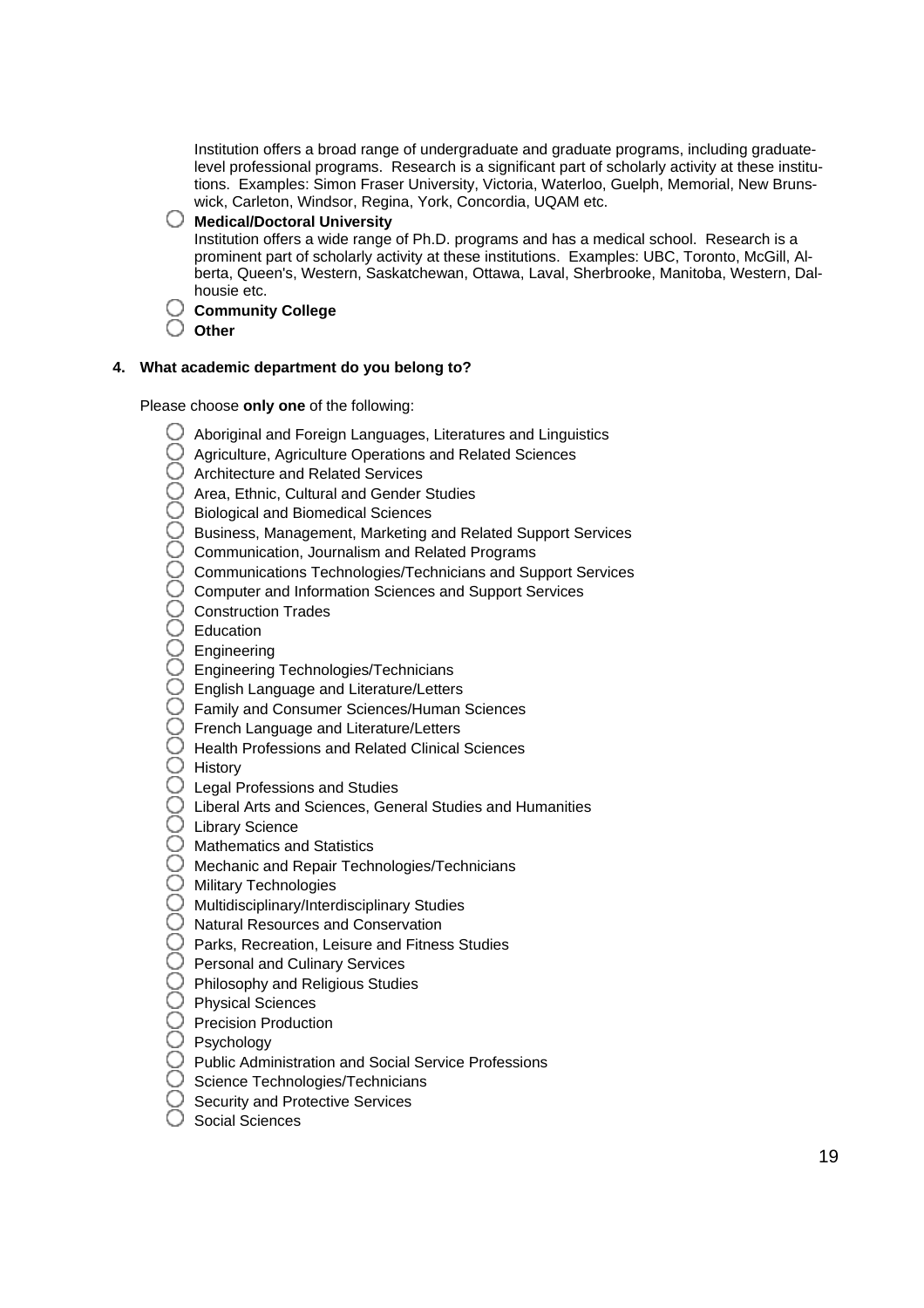Theology and Religious Vocations

Transportation and Materials Moving

Visual and Performing Arts

No answer:

If you belong to more than one department, please choose the one which you consider to be your primary field of expertise. If none of the options provided apply, please select "No answer" and type the name of your department in the comments box.

Make a comment on your choice here:

## **5. What is your gender?**

 $\bigcirc$  Male Female

**Other** 

**6. What year were you born?** 

## **7. Are you tenured?**

Please choose **only one** of the following:

 Yes No

### **8. How many years of post-secondary teaching experience do you have?**

Please choose only one of the following:

 $\bigcup$  <5 Years  $O$  5-9 Years  $\bigcirc$  10-14 Years 15-19 Years 20+ Years

(Do not include experience gained as a graduate student in this total).

## **9. What level of students do you teach, primarily?**

Please choose **only one** of the following:

- $\bigcirc$  Lower level undergraduates (first and second year students)
- Upper level undergraduates (third and fourth year students)
- $\bigcirc$  Both lower and upper level undergraduates
- $\bigcirc$  Graduate students
- $\bigcirc$  Both undergraduate and graduate level students

## **10. Do you conduct original scholarly research (in addition to your teaching responsibilities)?**

Please choose **only one** of the following:

 Yes No

## **Question Group 3: Perceptions of Academic Librarians and Information Literacy**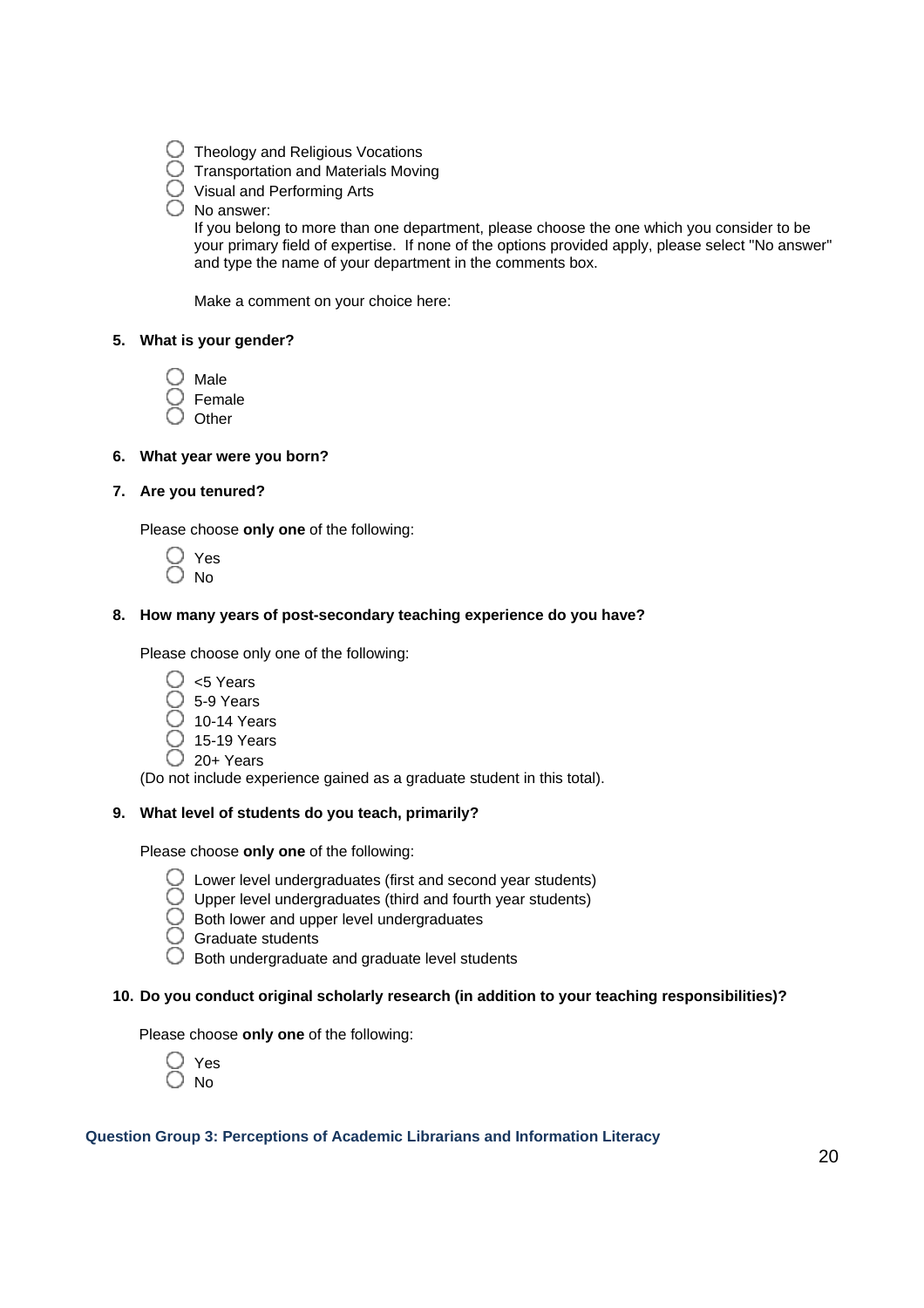### **11. How frequently do you communicate with librarians (whether in person, by email, by telephone etc.) at your institution?**

Please choose **only one** of the following:

- $\bigcup$  Often: at least once per week
- Regularly: a few times per month
- Sometimes: once or twice per semester or term
- Rarely: once or twice per year
- $\bigcirc$  Never or almost never

### **12. On average, how often do you enter the (physical) library at your institution?**

Please choose only one of the following:

- $\bigcirc$  Often: at least once per week
- $\bigcirc$  Regularly: a few times per month
- Sometimes: once or twice per semester or term
- $\overline{O}$  Rarely: once or twice per year
- Never or almost never

#### **13. On average, how often do you access online library services or information/collections through your institution's library's online portal or website?**

Please choose **only one** of the following:

- $\bigcirc$  At least once per week
- $\bigcirc$  A few times per month
- Once or twice per semester or term
- Once or twice per year
- Never or almost never

#### **14. Do you view the librarians at your institution as academic equals to other (non-librarian) faculty?**

Please choose **only one** of the following:

| Yes |
|-----|
| N٥  |

#### **15. You have indicated that you do not view librarians at your institution to be academic equals to other (non librarian) faculty. Please choose the best explanation for this from the following list:**

Please choose **only one** of the following:

- Most librarians have lower academic credentials (i.e. lack a Ph.D)
- $\bigcirc$  Most librarians are not engaged in original scholarly research
- $\bigcirc$  Most librarians lack the depth of subject knowledge that other faculty possess
- All of the above
- Other (Please provide an explanation in the comments box)

Make a comment on your choice here:

### **16. In your view, which category best describes librarians at your institution?**

Please choose **only one** of the following: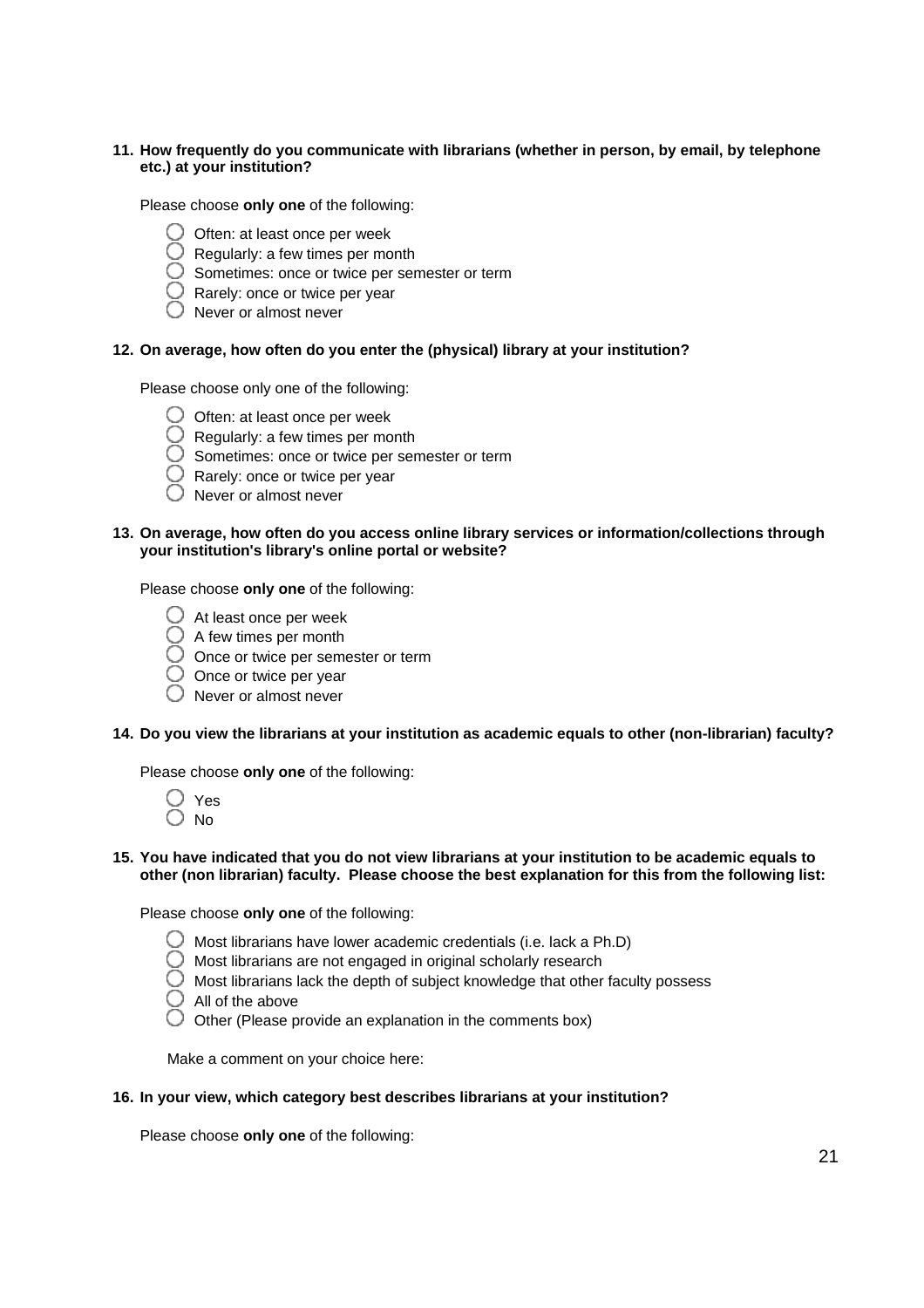Academics Professionals Semi-professionals Administrators Clerks **Other** 

Make a comment on your choice here: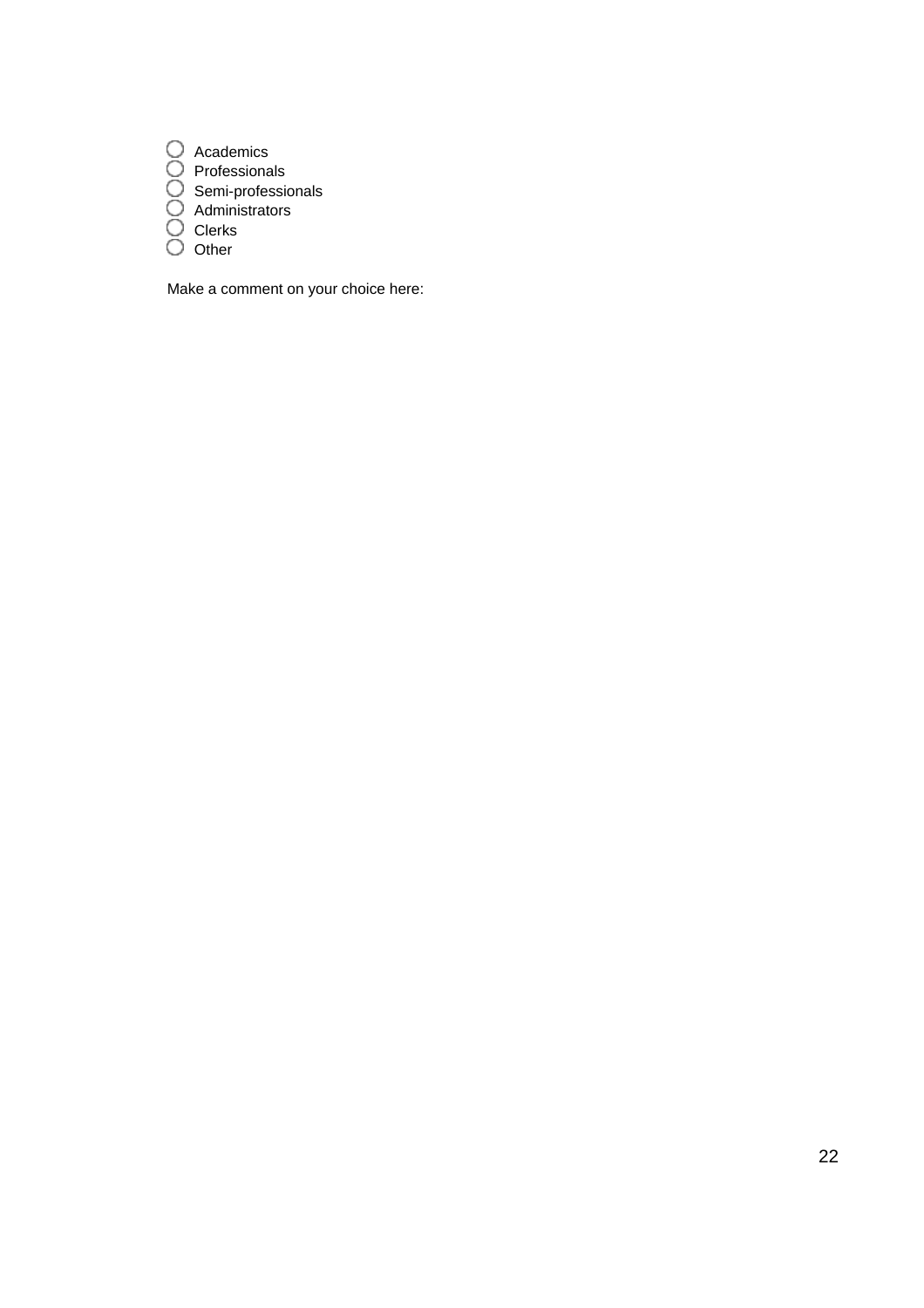#### **17. Do librarians at your institution have faculty status?**

Please choose **only one** of the following:



- $\bigcirc$  No, librarians at my institution do not have faculty status
- Yes, librarians at my institution have faculty status
- Some librarians at my institution have faculty status
- $\overline{O}$  I don't know whether librarians at my institution have faculty status

## **18. Have you ever collaborated with a librarian at your institution on any sort of project related to teaching or research?**

Please choose **only one** of the following:



### **Question Group 4: Perceptions of the Value of Library Instruction**

### **19. How important is library instruction for students in your discipline?**

Please choose the appropriate response for each item:

|                                             | Very Important | Important | Moderately<br>Important | Of little<br>Importance | Unimportant |
|---------------------------------------------|----------------|-----------|-------------------------|-------------------------|-------------|
| Lower-level undergraduates (years<br>$1-2)$ |                |           |                         |                         |             |
| Upper-level undergraduates (years<br>$3-4)$ |                |           |                         |                         |             |
| Graduate<br>students                        |                |           |                         |                         |             |

#### **20. Overall, how would you rate your students' abilities to find and critically evaluate information relevant to their academic level?**

Please choose the appropriate response for each item:

|                                              | Excellent | Good | Fair | Poor |
|----------------------------------------------|-----------|------|------|------|
| Lower-level undergraduates<br>(years $1-2$ ) |           |      |      |      |
| Upper-level undergraduates<br>(years $3-4$ ) |           |      |      |      |
| Graduate students                            |           |      |      |      |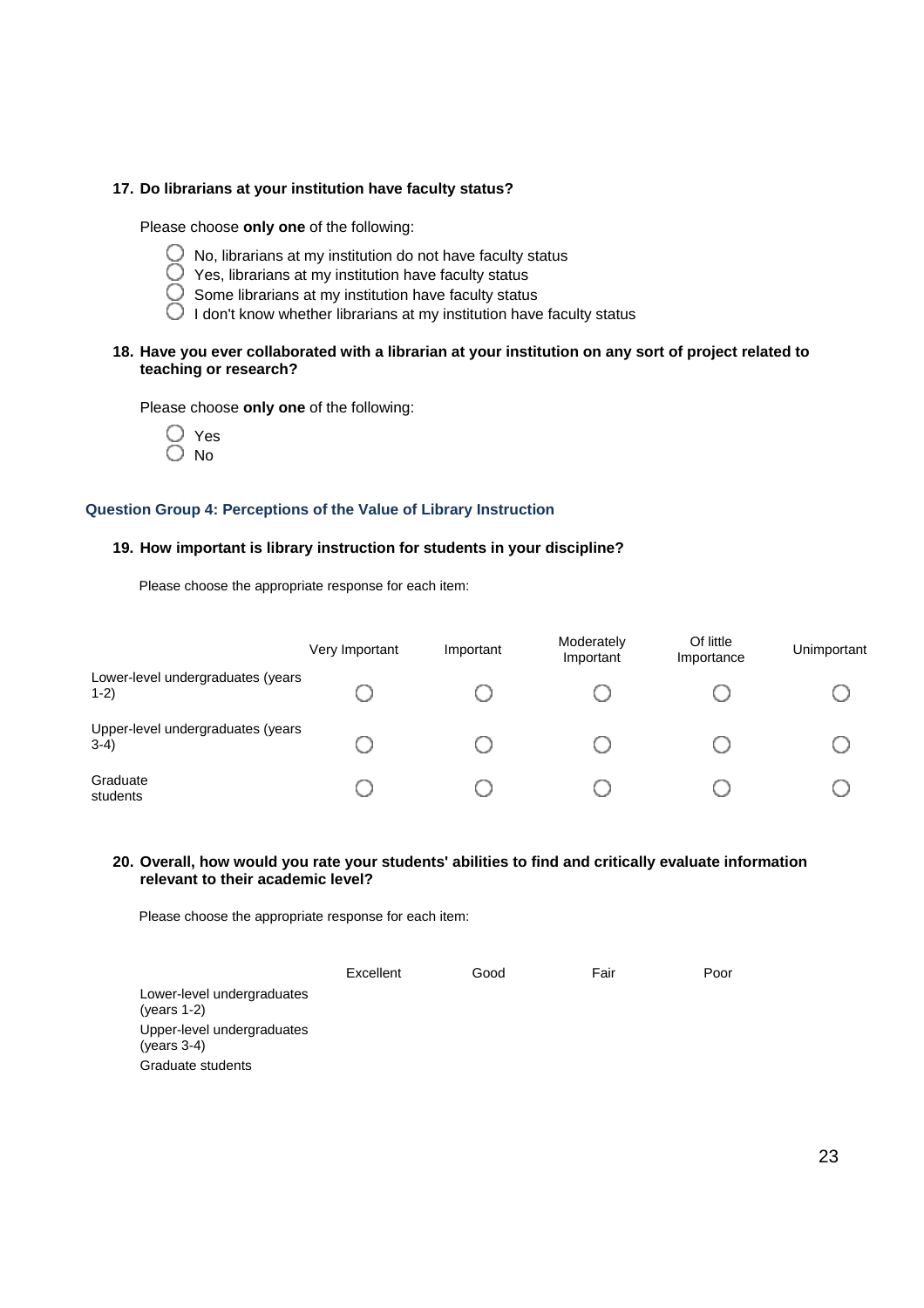## **21. As a post-secondary student, how did you learn library/research skills?**

Please choose **only one** of the following:

- $\bigcirc$  From a librarian in a graduate-level library instruction class/workshop
- $\bigcirc$  From a librarian in an undergraduate-level library instruction class/workshop
- On my own
- **Other**

Make a comment on your choice here:

### **22. In your view, has the "digital revolution" and the corresponding growth of online information had a significant impact on the need for library instruction in post-secondary education?**

Please choose **only one** of the following:

- The need for library instruction has increased
- $\bigcirc$  The need for library instruction has decreased
- $\bigcirc$  The need for library instruction has not significantly changed

Make a comment on your choice here:

#### **Question Group 5: Making Use of Librarians for In-Class Library Instruction**

#### **23. How often have you requested in-class library instruction from a librarian for any of the classes you teach?**

Please choose **only one** of the following:

- At least once per semester/term
- $\bigcirc$  At least once per year
- $\bigcirc$  Occasionally
- Only once or twice ever
- Never
- **24. When you request in-class instruction from a librarian, do you usually attend the session with your students?**

Please choose only one of the following:

| Yes       |
|-----------|
| N٥        |
| Sometimes |

### **25. If you have never requested in-class library instruction from a librarian for any of the classes you teach, why not?**

Please choose **only one** of the following:



- $\bigcirc$  Not enough time due to curriculum demands
- $\bigcirc$  Difficulty coordinating / scheduling with the Library
- $\bigcirc$  Prefer to do it myself